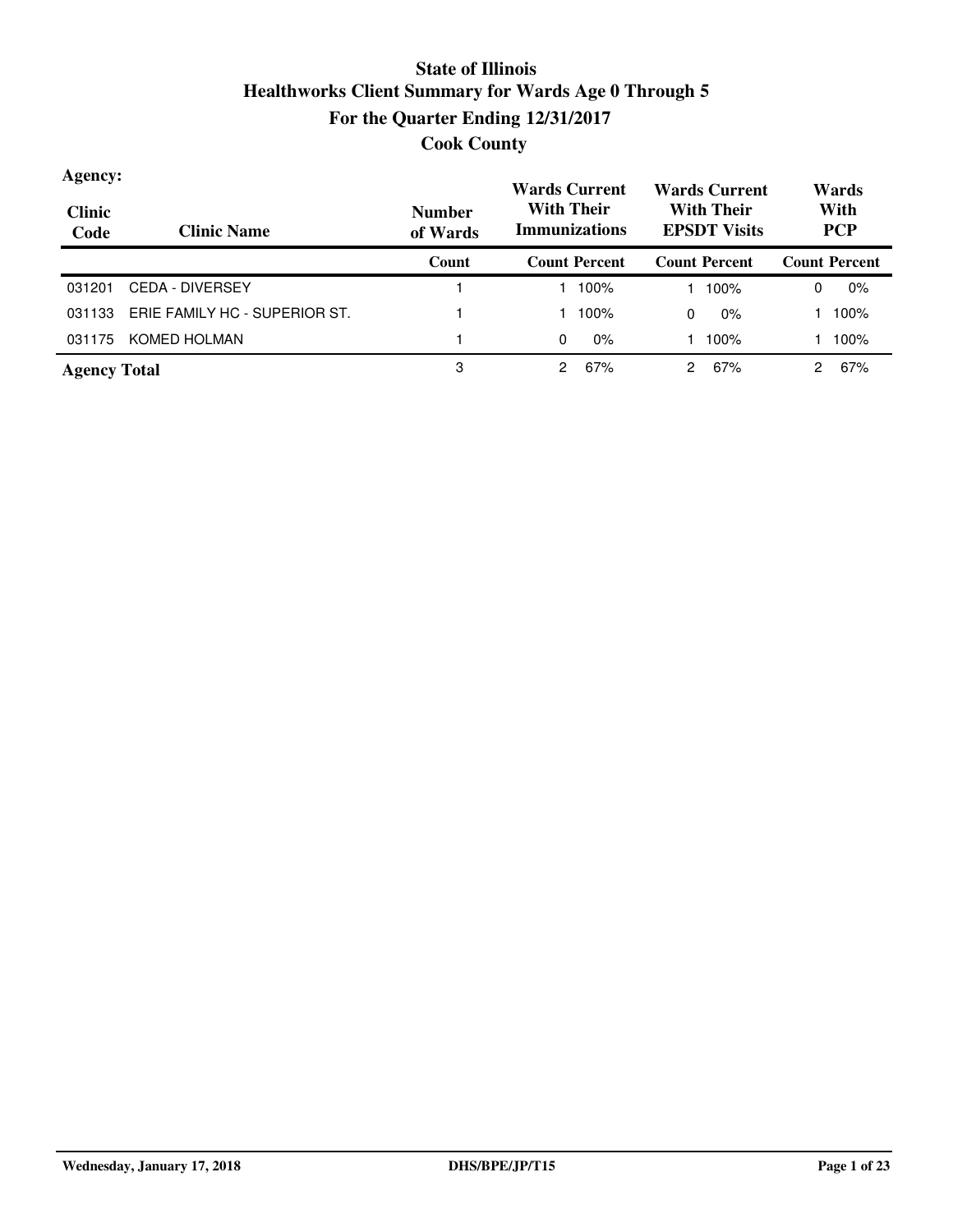|                       | <b>Agency: HEALTHWORKS</b>           |                           |                                           | <b>Wards Current</b> |                                          | <b>Wards Current</b> |                    | Wards                |  |
|-----------------------|--------------------------------------|---------------------------|-------------------------------------------|----------------------|------------------------------------------|----------------------|--------------------|----------------------|--|
| <b>Clinic</b><br>Code | <b>Clinic Name</b>                   | <b>Number</b><br>of Wards | <b>With Their</b><br><b>Immunizations</b> |                      | <b>With Their</b><br><b>EPSDT Visits</b> |                      | With<br><b>PCP</b> |                      |  |
|                       |                                      | Count                     |                                           | <b>Count Percent</b> |                                          | <b>Count Percent</b> |                    | <b>Count Percent</b> |  |
| 031191                | CDPH - AUBURN GRESHAM                | 4                         | 3                                         | 75%                  | $\overline{2}$                           | 50%                  |                    | 4 100%               |  |
| 031028                | CDPH - ENGLEWOOD HC                  | 13                        | 11                                        | 85%                  | 12                                       | 92%                  | 13                 | 100%                 |  |
| 031017                | CDPH - LOWER WEST SIDE HC(WIC)       | 3                         | 3                                         | 100%                 | $\overline{2}$                           | 67%                  | 3                  | 100%                 |  |
| 031018                | CDPH - WEST GARFIELD HC              | 35                        | 31                                        | 89%                  | 27                                       | 77%                  | 35                 | 100%                 |  |
| 031202                | CDPH - WOODLAWN OUTPOST              | 30                        | 28                                        | 93%                  | 28                                       | 93%                  | 30                 | 100%                 |  |
| 031001                | CDPH UPTOWN NEIGHBOR HC              | 12                        | 11                                        | 92%                  | 12                                       | 100%                 | 12                 | 100%                 |  |
| 031137                | <b>HUMAN RESOURCES DEV INSTITUTE</b> | 388                       | 326                                       | 84%                  | 268                                      | 69%                  | 387                | 100%                 |  |
| 031093                | <b>SINAI CI-KLING</b>                | 3                         | 2                                         | 67%                  | $\Omega$                                 | $0\%$                | $\overline{c}$     | 67%                  |  |
| 031121                | SINAI-S.KEDZIE/CDPH-WESTSIDEHP       | 478                       | 434                                       | 91%                  | 421                                      | 88%                  | 468                | 98%                  |  |
| 031380                | <b>WES HEALTH SYSTEM</b>             | 186                       | 155                                       | 83%                  | 138                                      | 74%                  | 177                | 95%                  |  |
| <b>Agency Total</b>   |                                      | 1152                      | 1004                                      | 87%                  | 910                                      | 79%                  | 1131               | 98%                  |  |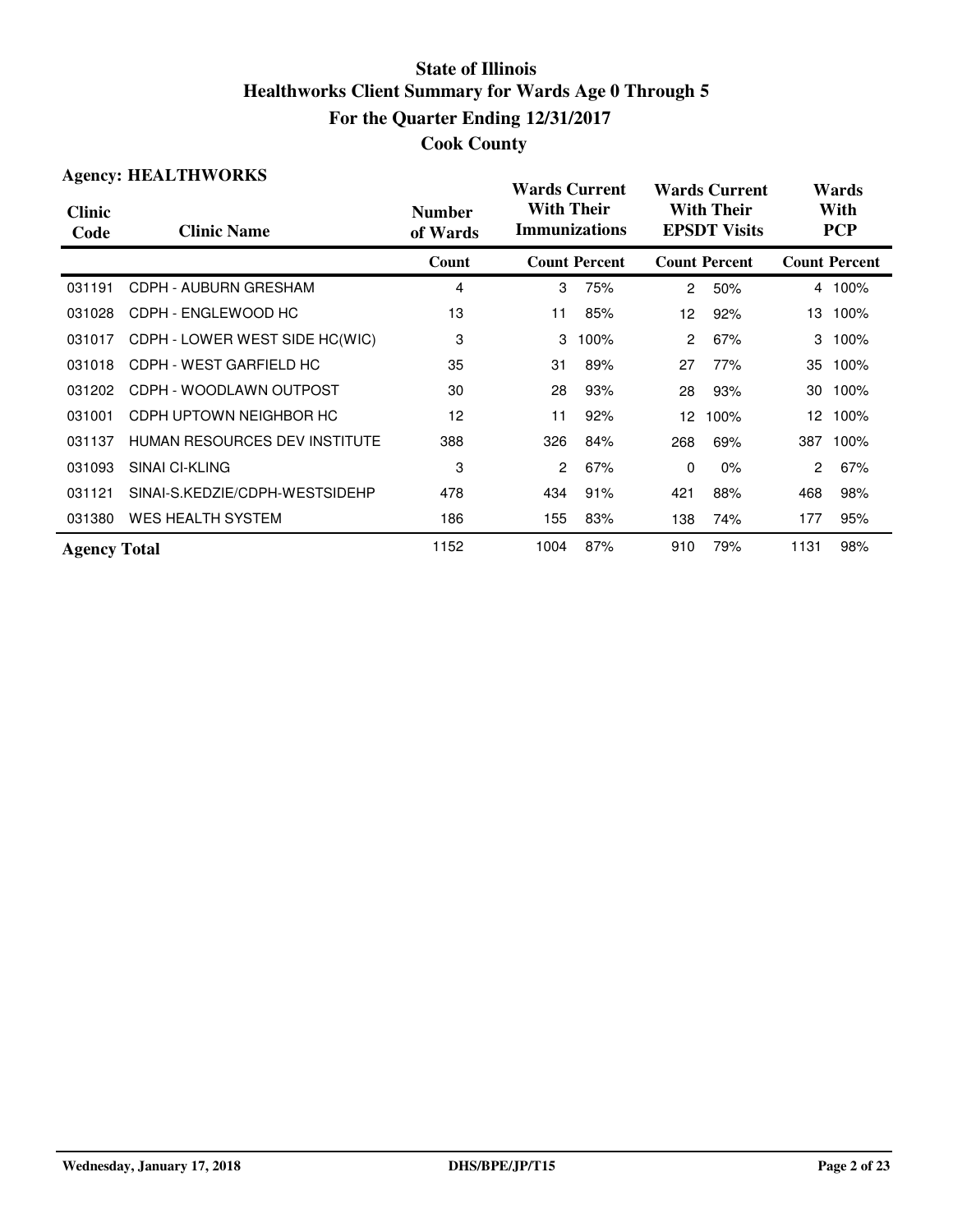**Cook County**

| <b>Agency: HEALTHWORKS</b> |                    |                           | <b>Wards Current</b>                      | <b>Wards Current</b>                     | Wards                |
|----------------------------|--------------------|---------------------------|-------------------------------------------|------------------------------------------|----------------------|
| <b>Clinic</b><br>Code      | <b>Clinic Name</b> | <b>Number</b><br>of Wards | <b>With Their</b><br><b>Immunizations</b> | <b>With Their</b><br><b>EPSDT</b> Visits |                      |
|                            |                    | Count                     | <b>Count Percent</b>                      | <b>Count Percent</b>                     | <b>Count Percent</b> |
| <b>Cook County Total</b>   |                    | 1155                      | 87%<br>1006                               | 79%<br>912                               | 98%<br>1133          |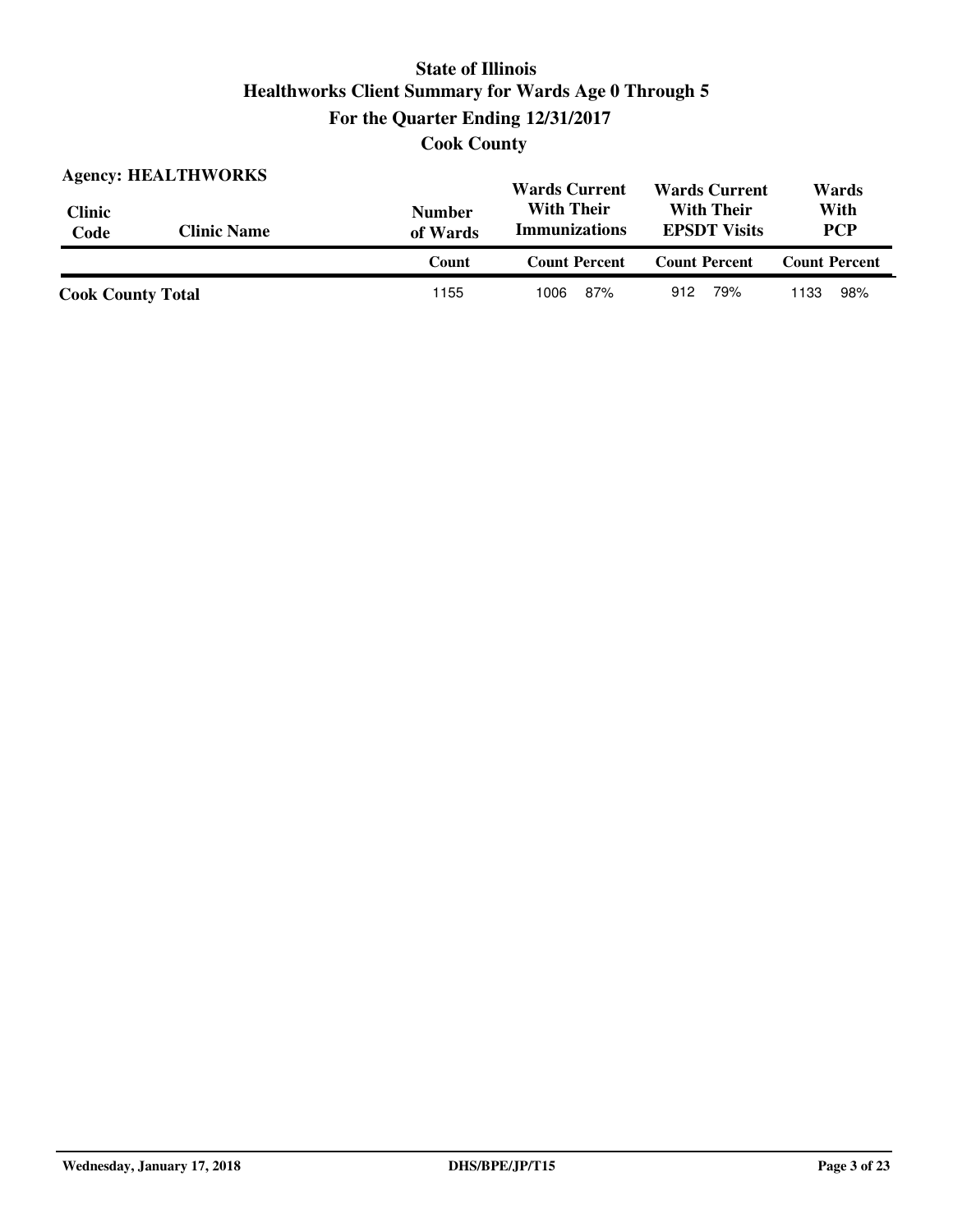| <b>Agency: ADAMS CHD</b> |                     |                           | <b>Wards Current</b>                      |                      |                                          | <b>Wards Current</b> | Wards              |                      |
|--------------------------|---------------------|---------------------------|-------------------------------------------|----------------------|------------------------------------------|----------------------|--------------------|----------------------|
| <b>Clinic</b><br>Code    | <b>Clinic Name</b>  | <b>Number</b><br>of Wards | <b>With Their</b><br><b>Immunizations</b> |                      | <b>With Their</b><br><b>EPSDT Visits</b> |                      | With<br><b>PCP</b> |                      |
|                          |                     | Count                     |                                           | <b>Count Percent</b> |                                          | <b>Count Percent</b> |                    | <b>Count Percent</b> |
| 001001                   | ADAMS CHD           | 65                        | 59                                        | 91%                  | 62                                       | 95%                  | 65                 | 100%                 |
| 009001                   | <b>BROWN CHD</b>    | 2                         | 2                                         | 100%                 | $\mathbf{2}$                             | 100%                 | $\overline{2}$     | 100%                 |
| 061001                   | <b>GREENE CHD</b>   | 13                        | 12                                        | 92%                  | 13                                       | 100%                 | 13                 | 100%                 |
| 083005                   | <b>JERSEY CHD</b>   | 27                        | 21                                        | 78%                  | 25                                       | 93%                  | 27                 | 100%                 |
| 149001                   | PIKE CHD            | 12                        | 12                                        | 100%                 | 11                                       | 92%                  | 12                 | 100%                 |
| 169002                   | <b>SCHUYLER CHD</b> | 6                         | 5                                         | 83%                  | 5                                        | 83%                  | 6                  | 100%                 |
| <b>Agency Total</b>      |                     | 125                       | 111                                       | 89%                  | 118                                      | 94%                  | 125                | 100%                 |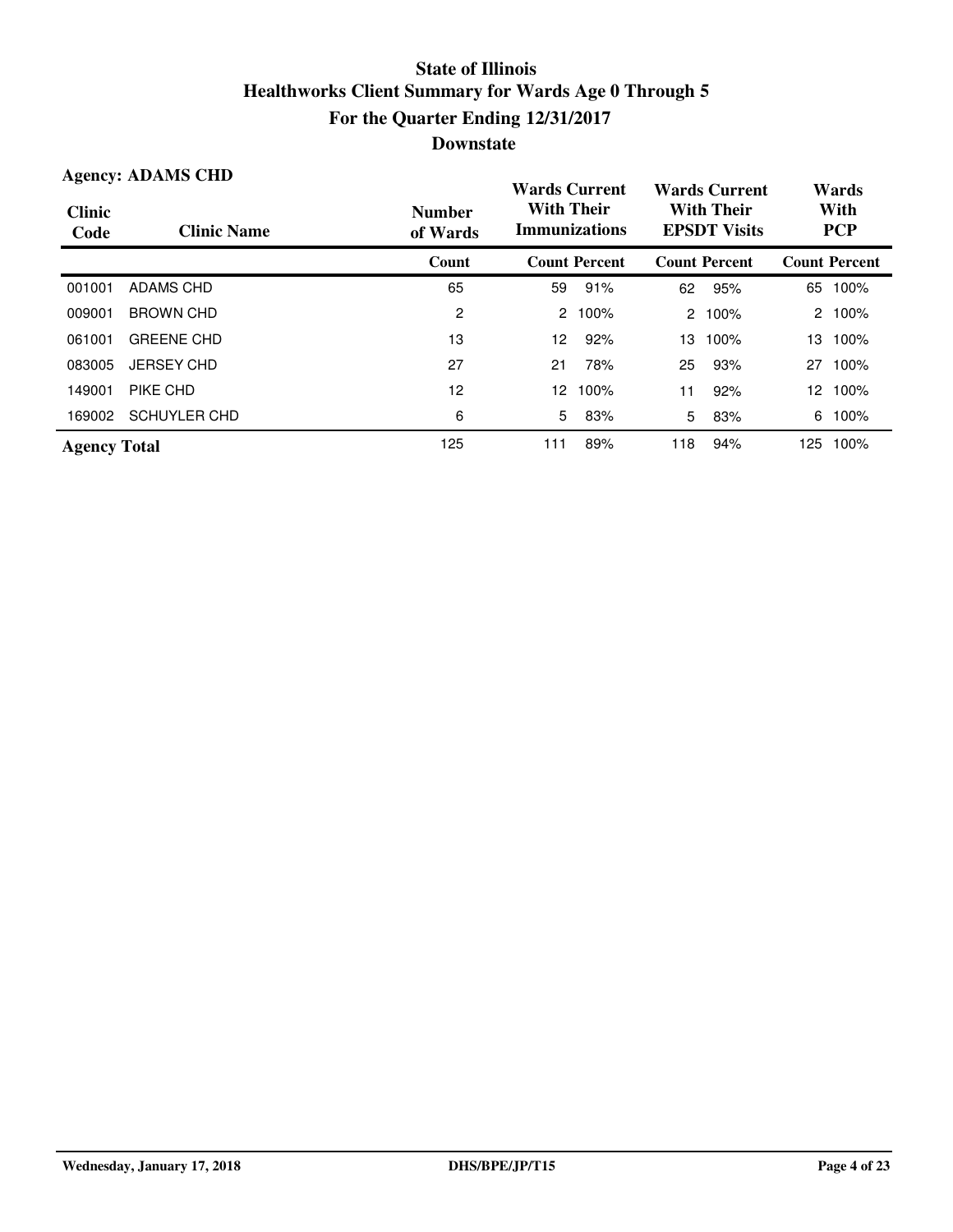| <b>Agency: CHAMPAIGN-URBANA PHD</b> |                                |                           | <b>Wards Current</b>                      |                      | <b>Wards Current</b>                     |                      | Wards              |                      |
|-------------------------------------|--------------------------------|---------------------------|-------------------------------------------|----------------------|------------------------------------------|----------------------|--------------------|----------------------|
| <b>Clinic</b><br>Code               | <b>Clinic Name</b>             | <b>Number</b><br>of Wards | <b>With Their</b><br><b>Immunizations</b> |                      | <b>With Their</b><br><b>EPSDT Visits</b> |                      | With<br><b>PCP</b> |                      |
|                                     |                                | Count                     |                                           | <b>Count Percent</b> |                                          | <b>Count Percent</b> |                    | <b>Count Percent</b> |
| 019001                              | CHAMPAIGN-URBANA PHD - CHAMPAI | 107                       | 104                                       | 97%                  | 104                                      | 97%                  | 106                | 99%                  |
| 053001                              | FORD CHD                       | 7                         | 6                                         | 86%                  |                                          | 100%                 |                    | 100%                 |
| 075001                              | <b>IROQUOIS COUNTY</b>         | 9                         |                                           | 78%                  | 9                                        | 100%                 | 9                  | 100%                 |
| <b>Agency Total</b>                 |                                | 123                       | 117                                       | 95%                  | 120                                      | 98%                  | 122                | 99%                  |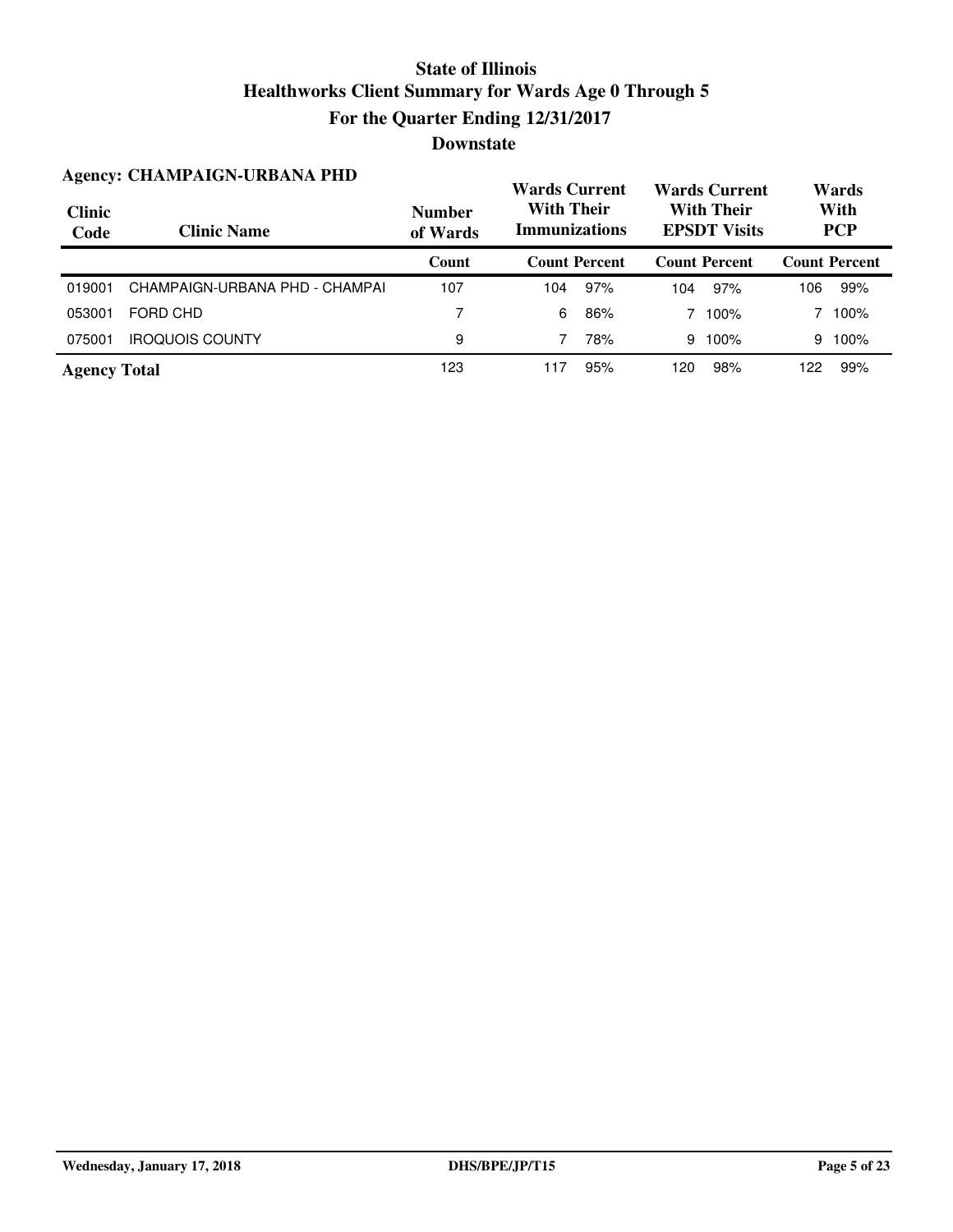| <b>Agency: DUPAGE CHD</b> |                               |                           | <b>Wards Current</b>                      |                      |     | <b>Wards Current</b>                     |                    | Wards                |  |
|---------------------------|-------------------------------|---------------------------|-------------------------------------------|----------------------|-----|------------------------------------------|--------------------|----------------------|--|
| <b>Clinic</b><br>Code     | <b>Clinic Name</b>            | <b>Number</b><br>of Wards | <b>With Their</b><br><b>Immunizations</b> |                      |     | <b>With Their</b><br><b>EPSDT Visits</b> | With<br><b>PCP</b> |                      |  |
|                           |                               | Count                     |                                           | <b>Count Percent</b> |     | <b>Count Percent</b>                     |                    | <b>Count Percent</b> |  |
| 031047                    | AUNT MARTHA'S AURORA          | 93                        | 86                                        | 92%                  | 89  | 96%                                      | 93                 | 100%                 |  |
| 043002                    | DUPAGE CHD - WHEATON          | 119                       | 108                                       | 91%                  | 118 | 99%                                      | 119                | 100%                 |  |
| 093001                    | KENDALL COUNTY HEALTH & HUMAN | 18                        | 15                                        | 83%                  | 17  | 94%                                      | 18                 | 100%                 |  |
| 089015                    | VNA FOX VALLEY - KANE         |                           |                                           | 100%                 |     | 100%                                     |                    | 100%                 |  |
| <b>Agency Total</b>       |                               | 231                       | 210                                       | 91%                  | 225 | 97%                                      | 231                | 100%                 |  |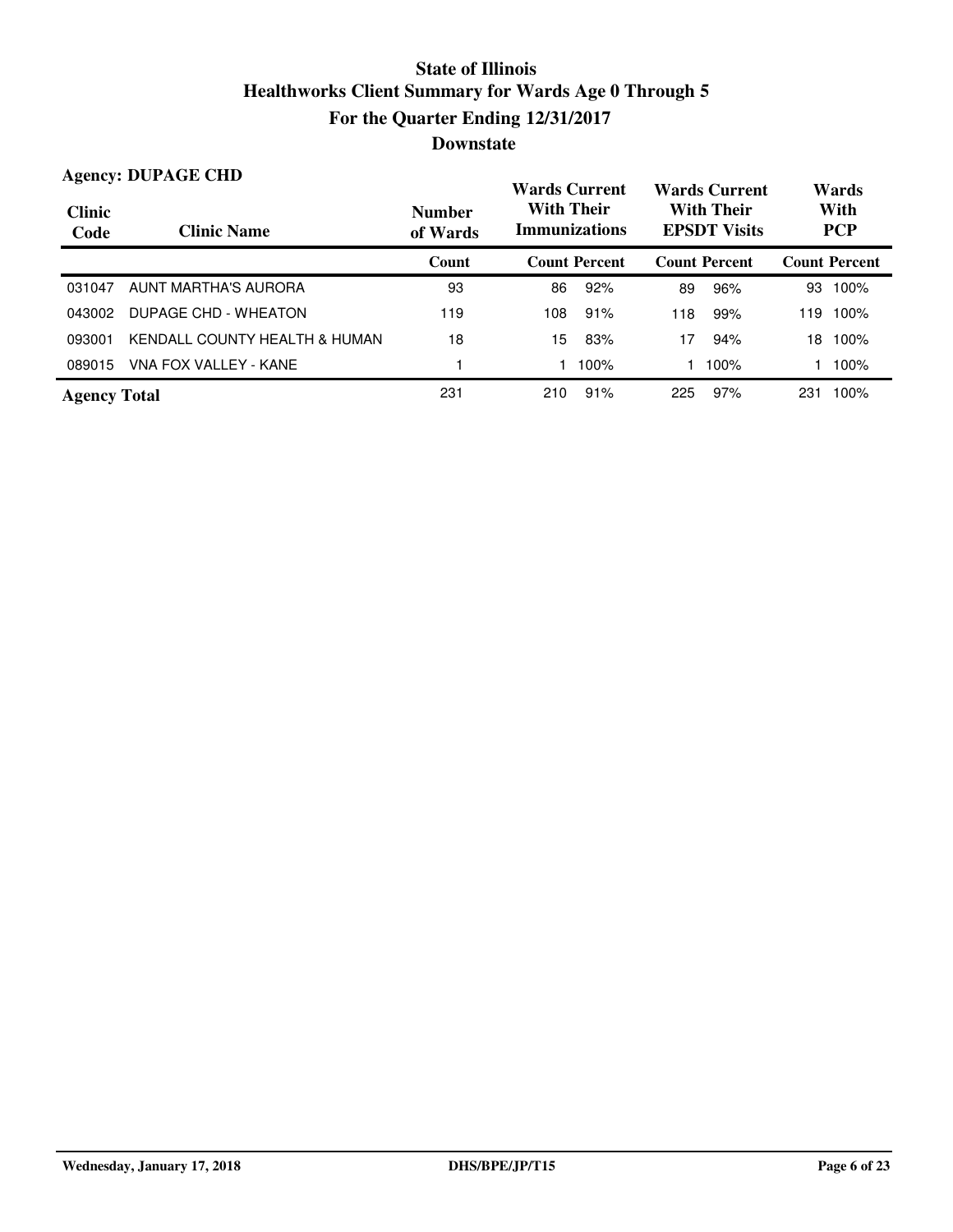|                       | <b>Agency: EFFINGHAM CHD</b> |                           | <b>Wards Current</b>                      |                      |                                          | <b>Wards Current</b> |                    | Wards                |
|-----------------------|------------------------------|---------------------------|-------------------------------------------|----------------------|------------------------------------------|----------------------|--------------------|----------------------|
| <b>Clinic</b><br>Code | <b>Clinic Name</b>           | <b>Number</b><br>of Wards | <b>With Their</b><br><b>Immunizations</b> |                      | <b>With Their</b><br><b>EPSDT Visits</b> |                      | With<br><b>PCP</b> |                      |
|                       |                              | Count                     |                                           | <b>Count Percent</b> |                                          | <b>Count Percent</b> |                    | <b>Count Percent</b> |
| 025002                | <b>CLAY CHD</b>              | 5                         |                                           | 5 100%               | $\overline{4}$                           | 80%                  |                    | 5 100%               |
| 033001                | <b>CRAWFORD CHD</b>          | 20                        | 19                                        | 95%                  | 19                                       | 95%                  | 20                 | 100%                 |
| 049001                | <b>EFFINGHAM CHD</b>         | 27                        | 25                                        | 93%                  | 26                                       | 96%                  | 27                 | 100%                 |
| 051077                | <b>FAYETTE CHD</b>           | 30                        | 27                                        | 90%                  | 28                                       | 93%                  | 30                 | 100%                 |
| 065003                | <b>HAMILTON CHD</b>          | 5                         | $\overline{4}$                            | 80%                  | 5                                        | 100%                 | 5                  | 100%                 |
| 159001                | JASPER - RICHLAND - OLNEY    | 11                        | 8                                         | 73%                  | 11                                       | 100%                 | 11                 | 100%                 |
| 079001                | <b>JASPER CHD - NEWTON</b>   | 10                        | 9                                         | 90%                  | 10                                       | 100%                 | 10                 | 100%                 |
| 081001                | JEFFERSON CHD                | 44                        | 42                                        | 95%                  | 40                                       | 91%                  | 43                 | 98%                  |
| 101001                | <b>LAWRENCE CHD</b>          | 11                        | 10                                        | 91%                  | 11                                       | 100%                 | 11                 | 100%                 |
| 121002                | <b>MARION CHD-CENTRALIA</b>  | 16                        | 16                                        | 100%                 | 16                                       | 100%                 | 16                 | 100%                 |
| 121001                | <b>MARION CHD-SALEM</b>      | 41                        | 41                                        | 100%                 | 40                                       | 98%                  | 41                 | 100%                 |
| 185001                | <b>WABASH CHD</b>            | 18                        | 17                                        | 94%                  | 17                                       | 94%                  | 18                 | 100%                 |
| 191002                | <b>WAYNE CHD - WAYNE</b>     | 19                        | 19                                        | 100%                 | 19                                       | 100%                 | 19                 | 100%                 |
| <b>Agency Total</b>   |                              | 257                       | 242                                       | 94%                  | 246                                      | 96%                  |                    | 256 100%             |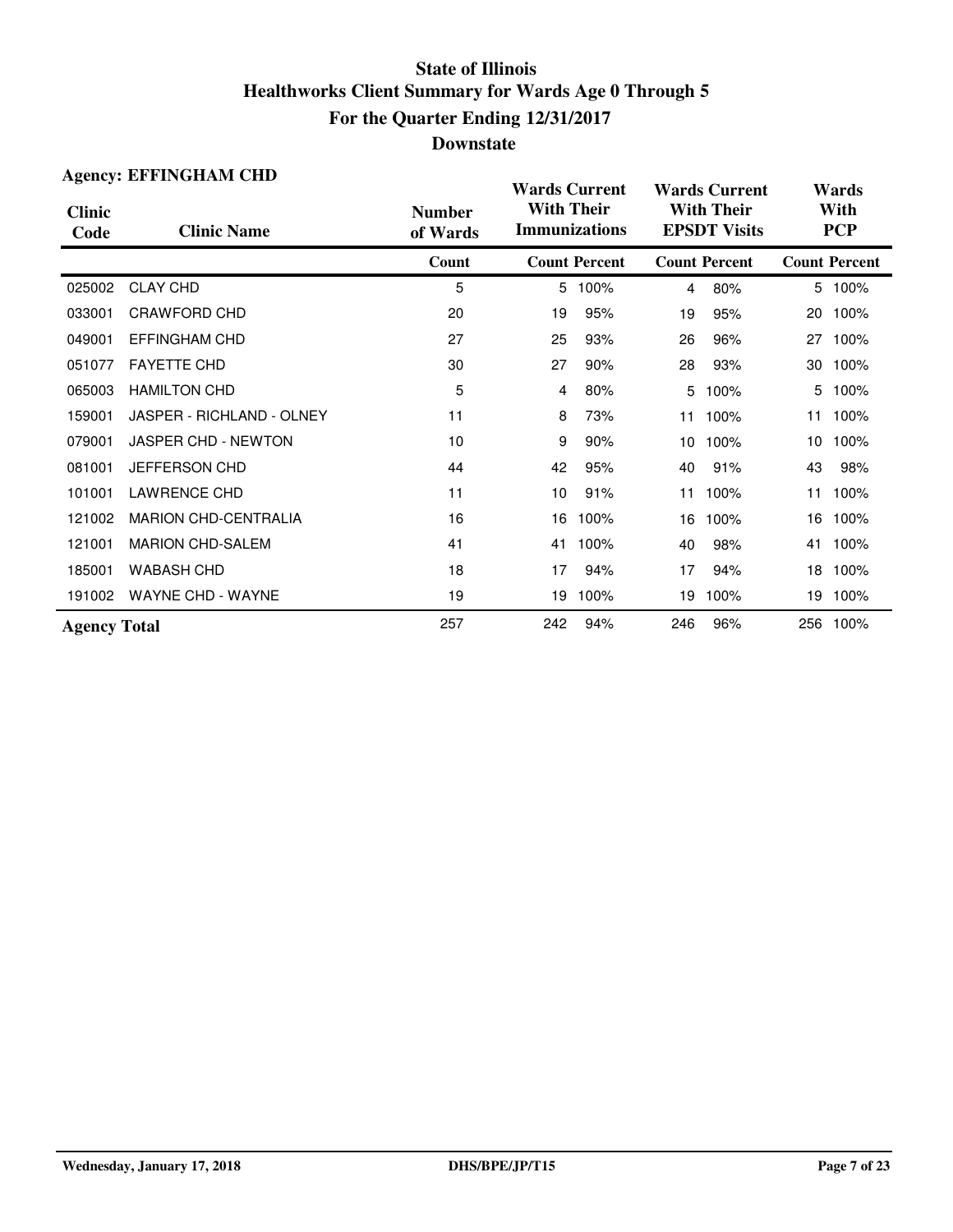#### **Wards Current With Their Immunizations Wards Current With Their EPSDT Visits Clinic Code Clinic Name Number of Wards Count Count Percent Count Percent Count Percent Agency: JACKSON CHD Wards With PCP** 165001 EGYPTIAN PUBLIC AND MENTAL HD 40 36 90% 40 100% 40 100% 199003 FRANKLIN/WILLIAMSON CHD - MARI 123 114 93% 113 92% 123 100% 077001 JACKSON CHD 31 31 100% 30 97% 31 100% 145002 PERRY CHD - PINCKNEYVILLE 15 15 15 16 13 87% 14 93% 15 100% **Agency Total** 209 209 194 93% 197 94% 209 100%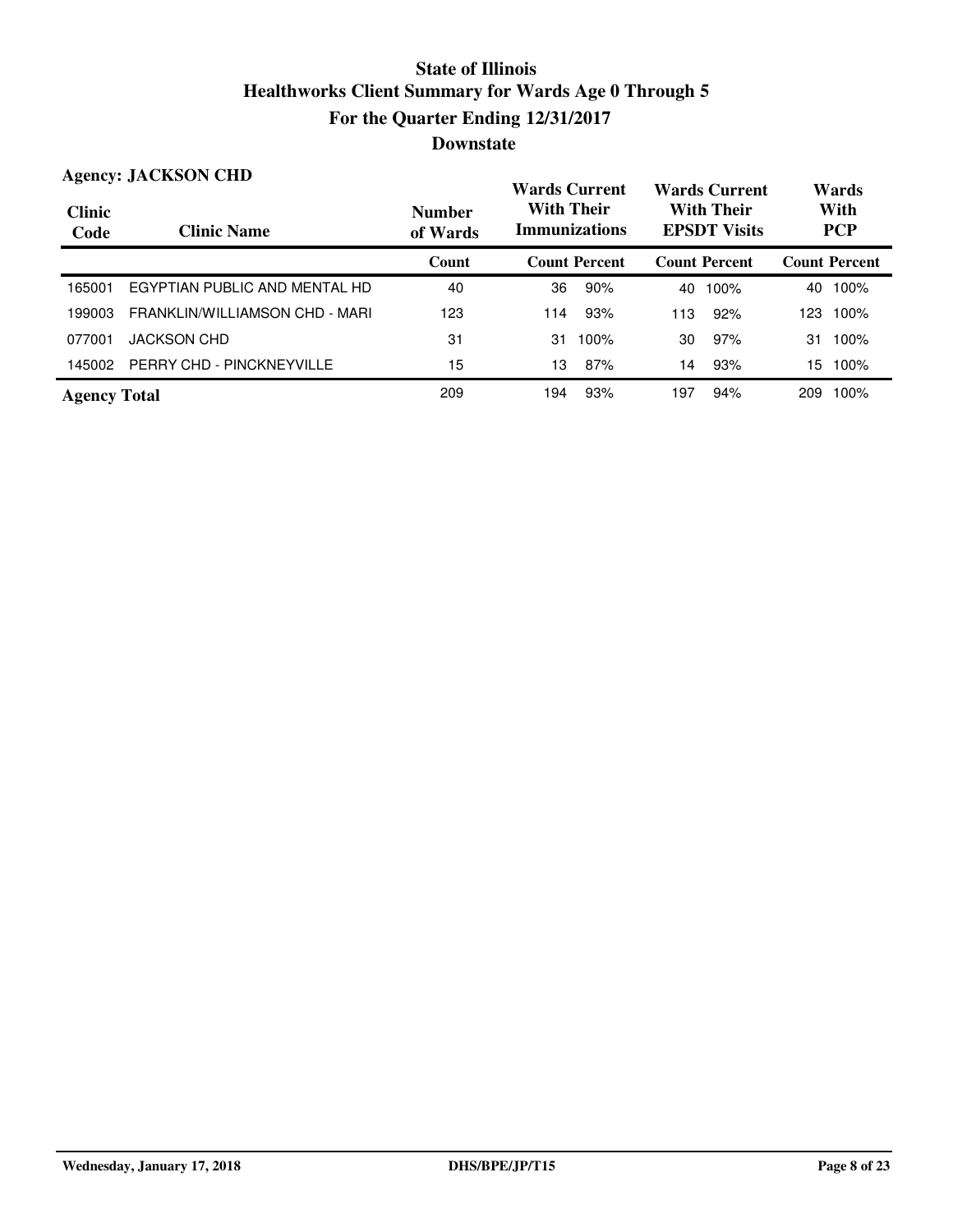| <b>Agency: KANKAKEE CHD-BRADLEY</b> |                    | <b>Wards Current</b>      |                                                                                       | <b>Wards Current</b> | Wards                |  |
|-------------------------------------|--------------------|---------------------------|---------------------------------------------------------------------------------------|----------------------|----------------------|--|
| <b>Clinic</b><br>Code               | <b>Clinic Name</b> | <b>Number</b><br>of Wards | <b>With Their</b><br><b>With Their</b><br><b>Immunizations</b><br><b>EPSDT Visits</b> |                      | With<br><b>PCP</b>   |  |
|                                     |                    |                           |                                                                                       |                      |                      |  |
|                                     |                    | Count                     | <b>Count Percent</b>                                                                  | <b>Count Percent</b> | <b>Count Percent</b> |  |
| 091008                              | KANKAKEE CHD       | 36                        | 94%<br>34                                                                             | 94%<br>34            | 100%<br>36           |  |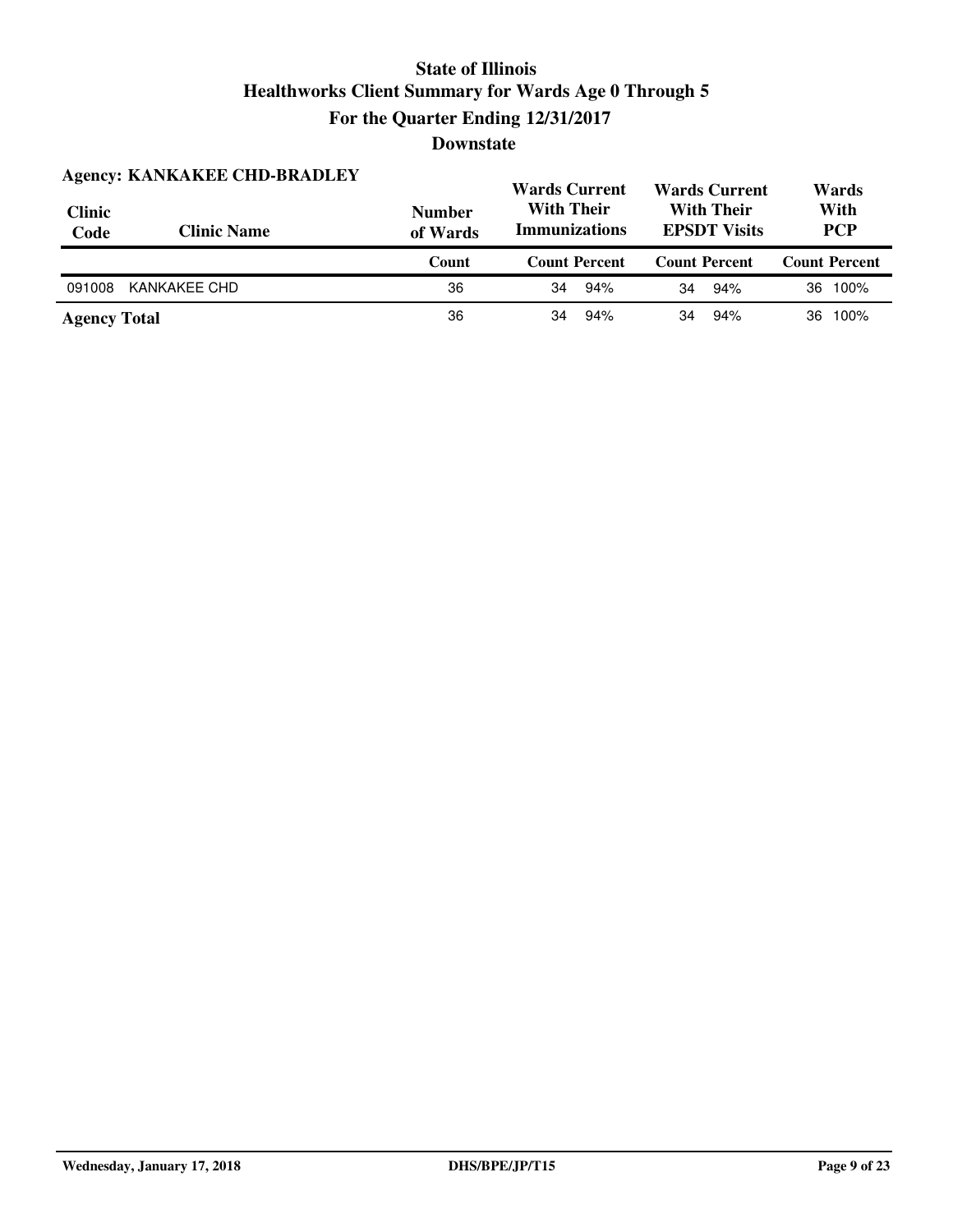| <b>Clinic</b><br>Code | <b>Agency: LAKE CHD</b><br><b>Clinic Name</b> | <b>Number</b><br>of Wards | <b>Wards Current</b><br><b>Wards Current</b><br><b>With Their</b><br><b>With Their</b><br><b>Immunizations</b><br><b>EPSDT Visits</b> |                      | Wards<br>With<br><b>PCP</b> |  |
|-----------------------|-----------------------------------------------|---------------------------|---------------------------------------------------------------------------------------------------------------------------------------|----------------------|-----------------------------|--|
|                       |                                               | Count                     | <b>Count Percent</b>                                                                                                                  | <b>Count Percent</b> | <b>Count Percent</b>        |  |
|                       |                                               |                           |                                                                                                                                       |                      |                             |  |
| 097006                | LAKE CHD - GRAND                              | 131                       | 85%<br>111                                                                                                                            | 86%<br>113           | 100%<br>131                 |  |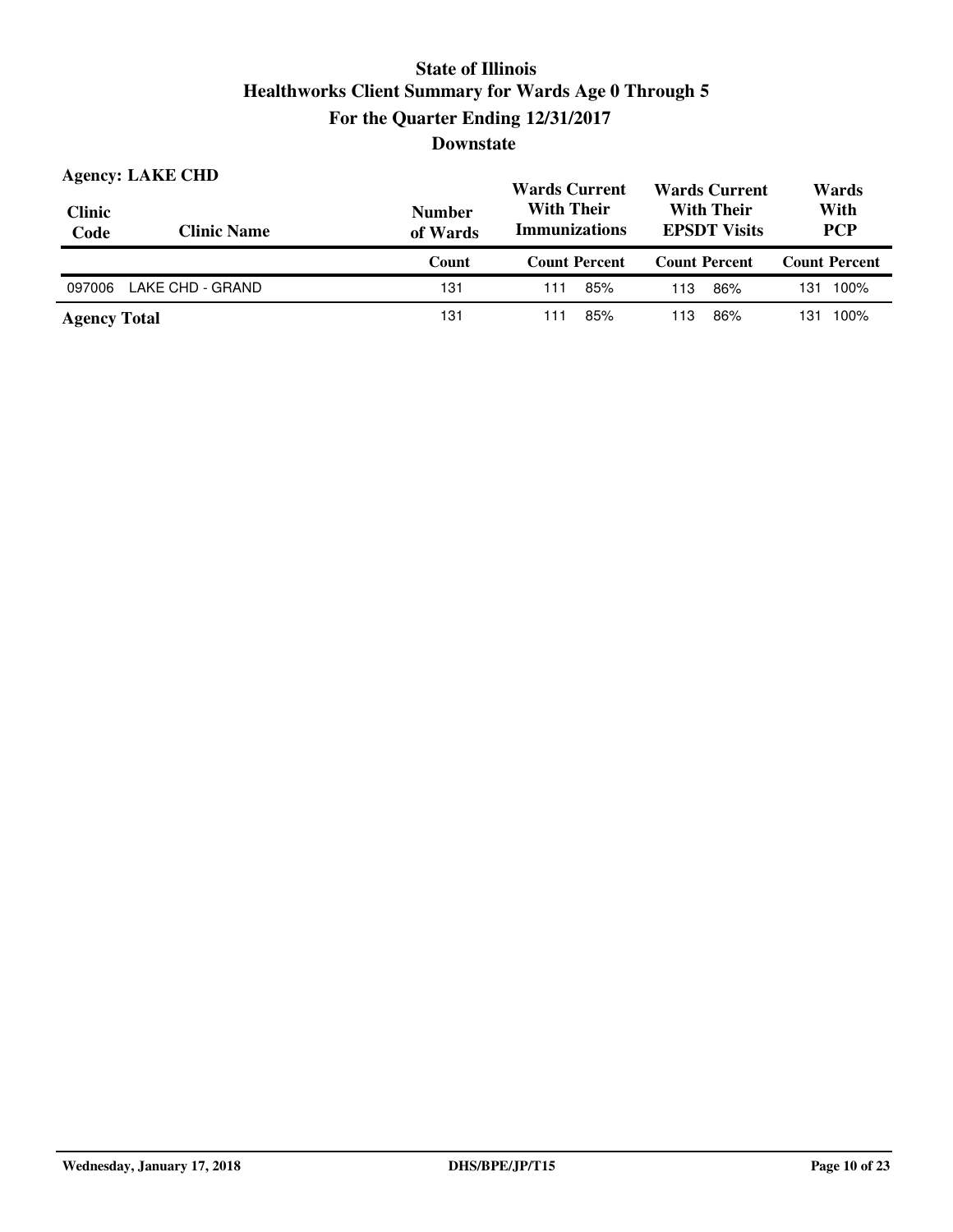| <b>Clinic</b><br>Code | <b>Agency: LASALLE CHD</b><br><b>Clinic Name</b> | <b>Number</b><br>of Wards | <b>Wards Current</b><br><b>With Their</b><br><b>Immunizations</b> | <b>Wards Current</b><br><b>With Their</b><br><b>EPSDT Visits</b> | Wards<br>With<br><b>PCP</b> |  |
|-----------------------|--------------------------------------------------|---------------------------|-------------------------------------------------------------------|------------------------------------------------------------------|-----------------------------|--|
|                       |                                                  | Count                     | <b>Count Percent</b>                                              | <b>Count Percent</b>                                             | <b>Count Percent</b>        |  |
| 099004                | LASALLE CHD                                      | 31                        | 97%<br>30                                                         | 100%<br>31                                                       | 100%<br>31                  |  |
| <b>Agency Total</b>   |                                                  | 31                        | 97%<br>30                                                         | 100%<br>31.                                                      | 100%<br>31                  |  |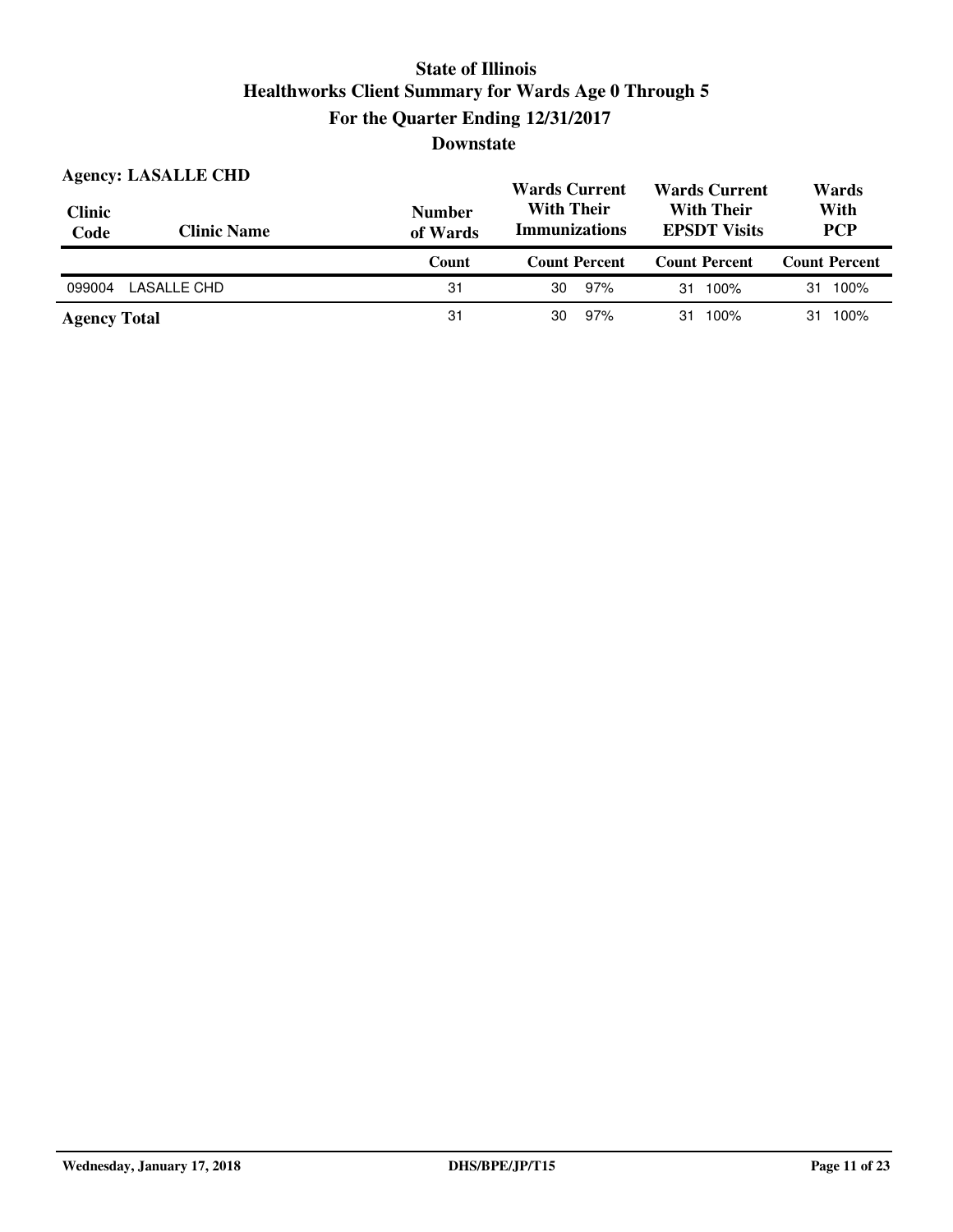| <b>Agency: LOGAN CHD</b> |                             |                           |                                           | <b>Wards Current</b> |                                          | <b>Wards Current</b> |                    | Wards                |  |
|--------------------------|-----------------------------|---------------------------|-------------------------------------------|----------------------|------------------------------------------|----------------------|--------------------|----------------------|--|
| <b>Clinic</b><br>Code    | <b>Clinic Name</b>          | <b>Number</b><br>of Wards | <b>With Their</b><br><b>Immunizations</b> |                      | <b>With Their</b><br><b>EPSDT Visits</b> |                      | With<br><b>PCP</b> |                      |  |
|                          |                             | Count                     |                                           | <b>Count Percent</b> |                                          | <b>Count Percent</b> |                    | <b>Count Percent</b> |  |
| 017002                   | CASS CHD - BEARDSTOWN       | 9                         | 9                                         | 100%                 | 9                                        | 100%                 | 9                  | 100%                 |  |
| 021077                   | <b>CHRISTIAN CHD</b>        | 35                        | 34                                        | 97%                  | 28                                       | 80%                  | 35                 | 100%                 |  |
| 057006                   | <b>FULTON CHD</b>           | 30                        | 26                                        | 87%                  | 24                                       | 80%                  | 29                 | 97%                  |  |
| 107002                   | <b>LOGAN CHD</b>            | 35                        | 33                                        | 94%                  | 27                                       | 77%                  | 35                 | 100%                 |  |
| 125001                   | <b>MASON CHD</b>            | 12                        | 12 <sup>2</sup>                           | 100%                 | 11                                       | 92%                  | 12 <sup>12</sup>   | 100%                 |  |
| 135001                   | MONTGOMERY CHD              | 6                         | 5.                                        | 83%                  | 6                                        | 100%                 | 6                  | 100%                 |  |
| 135003                   | MONTGOMERY CHD - LITCHFIELD | 4                         | 4                                         | 100%                 | 3                                        | 75%                  | 4                  | 100%                 |  |
| 137077                   | <b>MORGAN CHD</b>           | 32                        | 25                                        | 78%                  | 24                                       | 75%                  | 31                 | 97%                  |  |
| 167004                   | <b>SANGAMON CHD</b>         | 159                       | 134                                       | 84%                  | 136                                      | 86%                  | 159                | 100%                 |  |
| 171001                   | SCOTT CHD                   | 2                         | $\overline{2}$                            | 100%                 | $\mathbf{2}^{\circ}$                     | 100%                 | 2                  | 100%                 |  |
| 179001                   | <b>TAZEWELL CHD</b>         | 167                       | 164                                       | 98%                  | 148                                      | 89%                  |                    | 167 100%             |  |
| <b>Agency Total</b>      |                             | 491                       | 448                                       | 91%                  | 418                                      | 85%                  | 489                | 100%                 |  |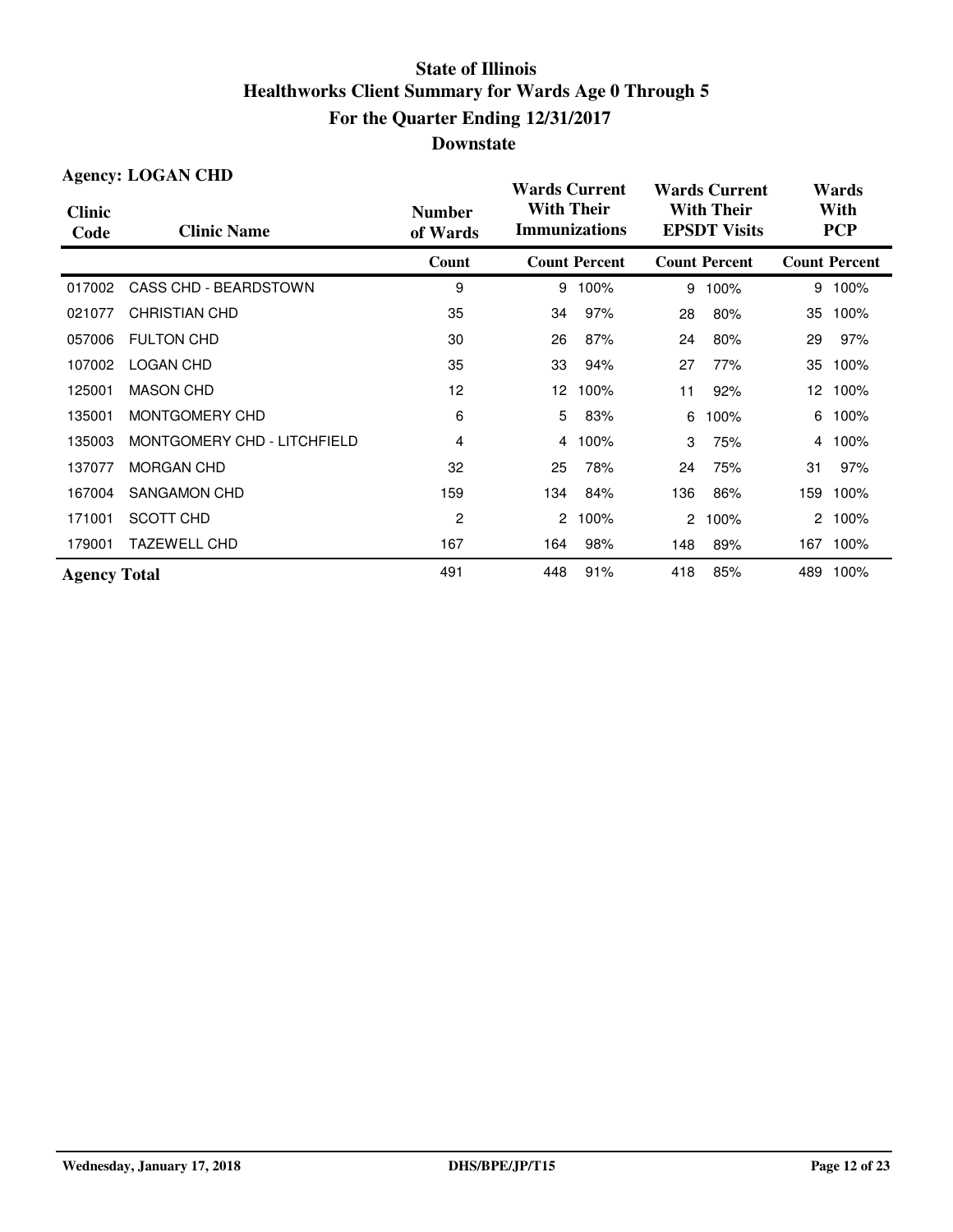| <b>Agency: MACON CHD</b> |                     |                           | <b>Wards Current</b>                                                                  |                      |     | <b>Wards Current</b> |     | Wards                |  |
|--------------------------|---------------------|---------------------------|---------------------------------------------------------------------------------------|----------------------|-----|----------------------|-----|----------------------|--|
| <b>Clinic</b><br>Code    | <b>Clinic Name</b>  | <b>Number</b><br>of Wards | <b>With Their</b><br><b>With Their</b><br><b>Immunizations</b><br><b>EPSDT Visits</b> |                      |     | With<br><b>PCP</b>   |     |                      |  |
|                          |                     | Count                     |                                                                                       | <b>Count Percent</b> |     | <b>Count Percent</b> |     | <b>Count Percent</b> |  |
| 023001                   | <b>CLARK CHD</b>    | 9                         | 8                                                                                     | 89%                  | 9   | 100%                 | 9   | 100%                 |  |
| 029002                   | <b>COLES CHD</b>    | 20                        | 20                                                                                    | 100%                 | 18  | 90%                  |     | 20 100%              |  |
| 035003                   | CUMBERLAND CHD      | 4                         | 4                                                                                     | 100%                 | 3   | 75%                  | 4   | 100%                 |  |
| 041004                   | DOUGLAS CHD         | 12                        | 12                                                                                    | 100%                 | 12  | 100%                 |     | 12 100%              |  |
| 045005                   | EDGAR CHD           | 6                         | 5                                                                                     | 83%                  | 4   | 67%                  | 6   | 100%                 |  |
| 115001                   | <b>MACON CHD</b>    | 145                       | 139                                                                                   | 96%                  | 121 | 83%                  |     | 145 100%             |  |
| 139002                   | <b>MOULTRIE CHD</b> | 13                        | 12                                                                                    | 92%                  | 12  | 92%                  | 13  | 100%                 |  |
| 173001                   | SHELBY CHD          | 14                        | 14                                                                                    | 100%                 | 14  | 100%                 | 14  | 100%                 |  |
| <b>Agency Total</b>      |                     | 223                       | 214                                                                                   | 96%                  | 193 | 87%                  | 223 | 100%                 |  |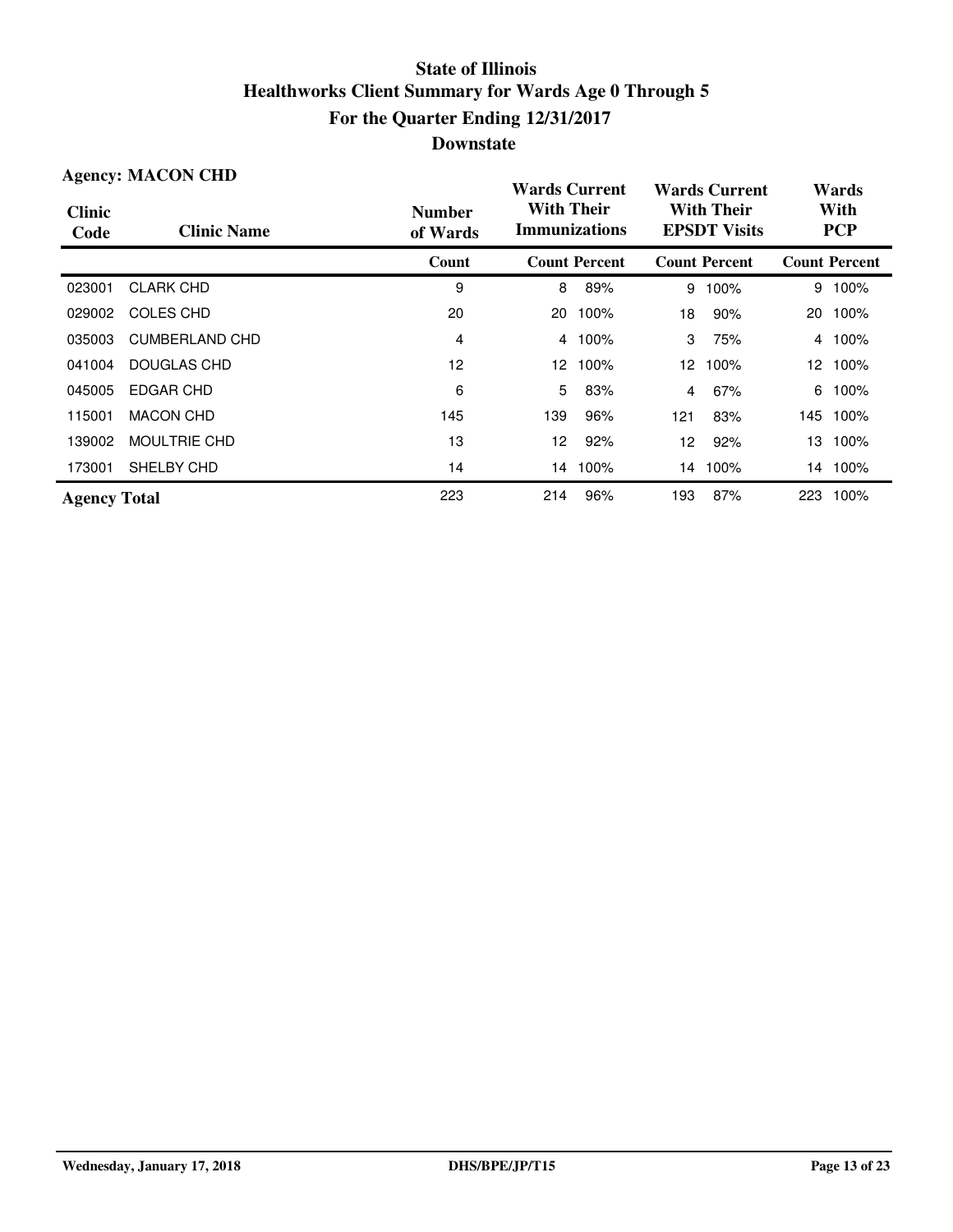| <b>Clinic</b><br>Code | <b>Agency: MCHENRY CHD</b><br><b>Clinic Name</b> | <b>Number</b><br>of Wards | <b>Wards Current</b><br><b>With Their</b><br><b>Immunizations</b> | <b>Wards Current</b><br><b>With Their</b><br><b>EPSDT Visits</b> | Wards<br>With<br><b>PCP</b> |  |
|-----------------------|--------------------------------------------------|---------------------------|-------------------------------------------------------------------|------------------------------------------------------------------|-----------------------------|--|
|                       |                                                  |                           |                                                                   |                                                                  |                             |  |
|                       |                                                  | Count                     | <b>Count Percent</b>                                              | <b>Count Percent</b>                                             | <b>Count Percent</b>        |  |
| 111002                | <b>MCHENRY CHD</b>                               | 72                        | 71<br>99%                                                         | 99%<br>71                                                        | 72 100%                     |  |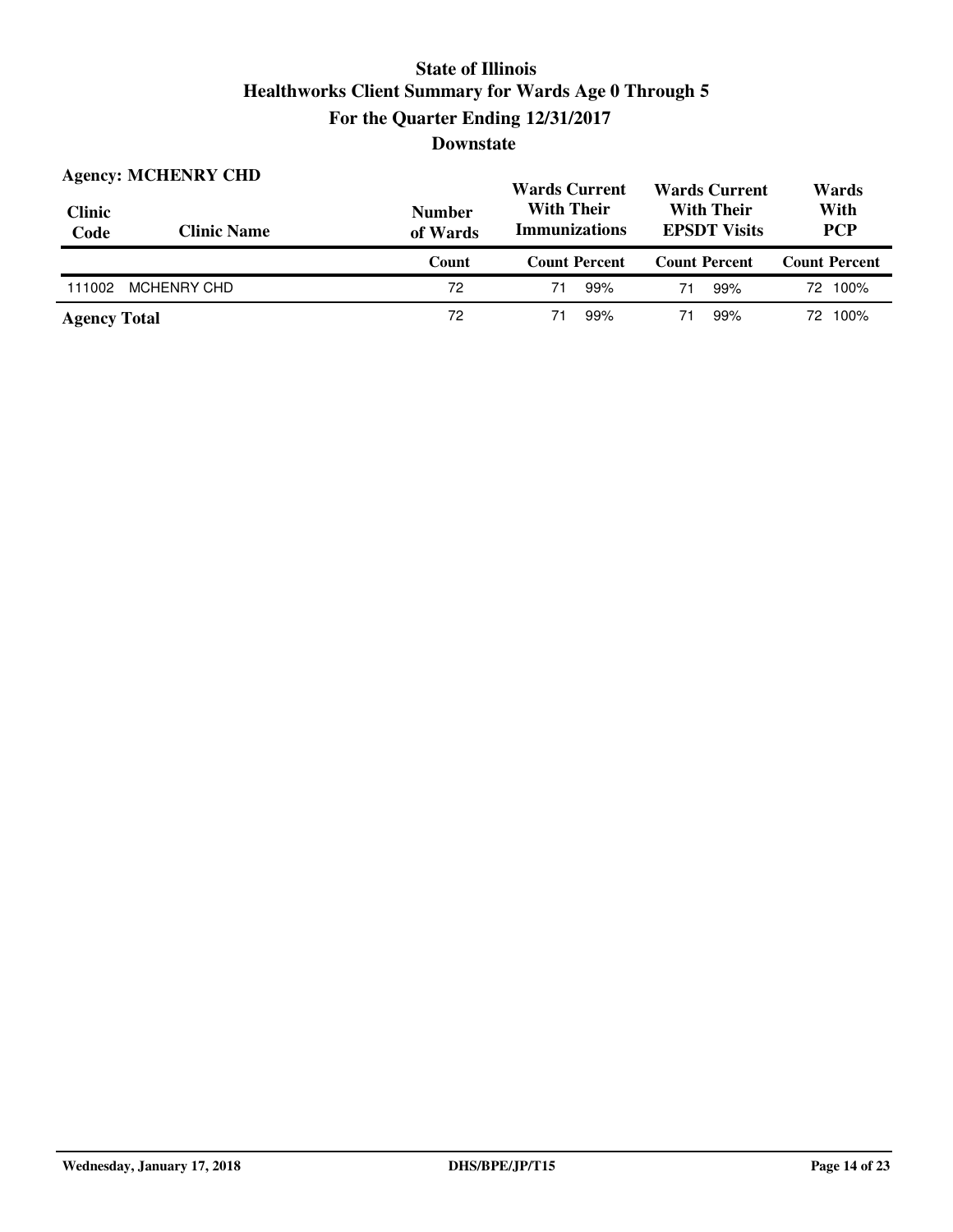|                       | <b>Agency: MCLEAN CHD</b>    |                           | <b>Wards Current</b>                      | <b>Wards Current</b>                     | Wards                |
|-----------------------|------------------------------|---------------------------|-------------------------------------------|------------------------------------------|----------------------|
| <b>Clinic</b><br>Code | <b>Clinic Name</b>           | <b>Number</b><br>of Wards | <b>With Their</b><br><b>Immunizations</b> | <b>With Their</b><br><b>EPSDT Visits</b> | With<br><b>PCP</b>   |
|                       |                              | Count                     | <b>Count Percent</b>                      | <b>Count Percent</b>                     | <b>Count Percent</b> |
| 147003                | DEWITT/PIATT BI CHD - PIATT  | 13                        | 100%<br>13                                | 92%<br>12 <sup>2</sup>                   | 92%<br>12            |
| 039002                | DEWITT-PIATT BI CHD - DEWITT | 18                        | 16<br>89%                                 | 100%<br>18                               | 100%<br>18           |
| 105001                | LIVINGSTON CHD               | 18                        | 16<br>89%                                 | 15<br>83%                                | 100%<br>18           |
| 113001                | <b>MCLEAN CHD</b>            | 88                        | 95%<br>84                                 | 75<br>85%                                | 87<br>99%            |
| <b>Agency Total</b>   |                              | 137                       | 94%<br>129                                | 88%<br>120                               | 135<br>99%           |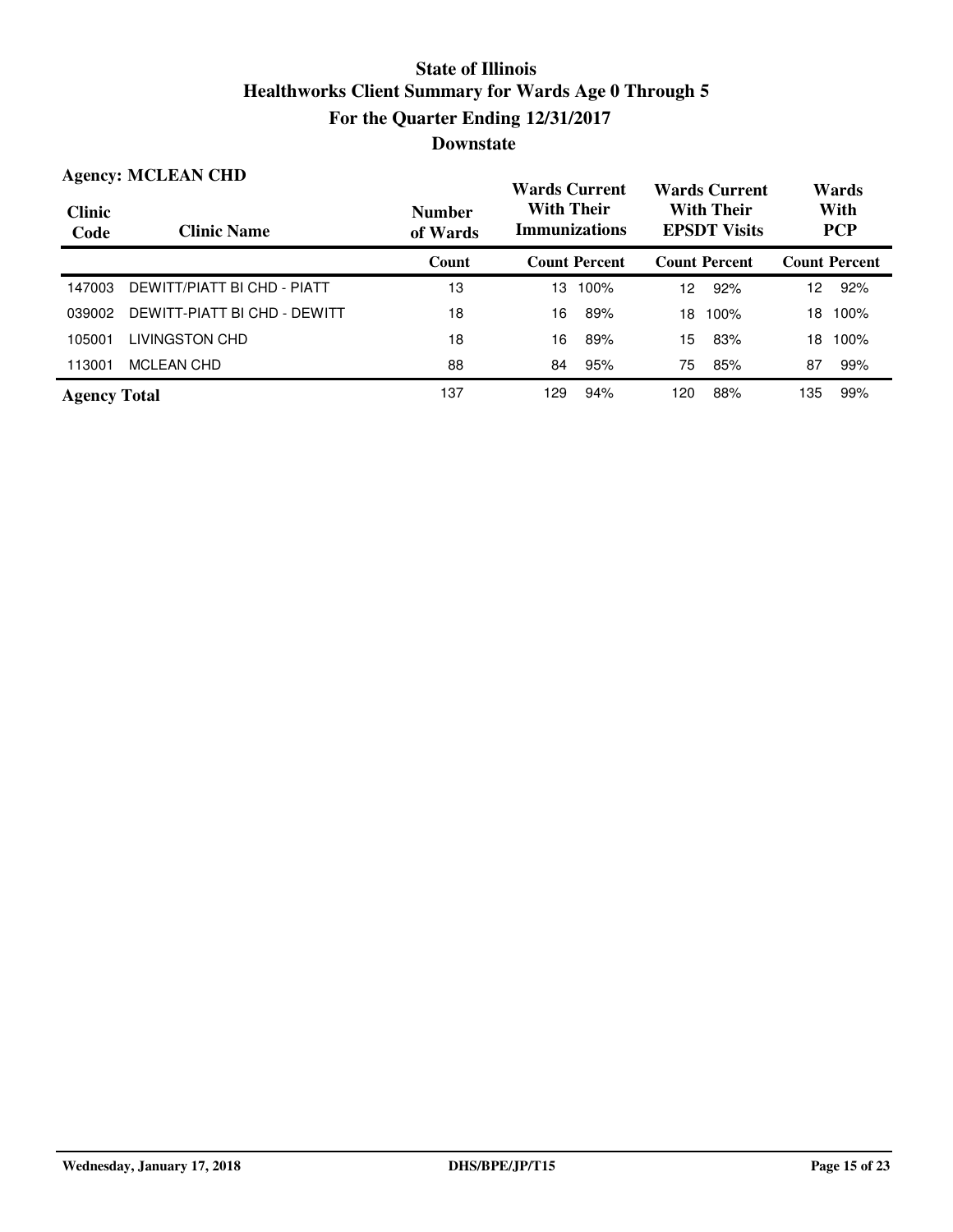| <b>Clinic</b><br>Code | <b>Agency: PEORIA CITY/CHD</b><br><b>Clinic Name</b> | <b>Number</b><br>of Wards | <b>Wards Current</b><br><b>With Their</b><br><b>Immunizations</b> | <b>Wards Current</b><br><b>With Their</b><br><b>EPSDT Visits</b> | Wards<br>With<br><b>PCP</b> |  |
|-----------------------|------------------------------------------------------|---------------------------|-------------------------------------------------------------------|------------------------------------------------------------------|-----------------------------|--|
|                       |                                                      | Count                     | <b>Count Percent</b>                                              | <b>Count Percent</b>                                             | <b>Count Percent</b>        |  |
| 057008                | <b>FULTON CHD - ASTORIA</b>                          |                           | 100%                                                              | 100%                                                             | 100%                        |  |
| <b>Agency Total</b>   |                                                      |                           | 100%                                                              | 100%                                                             | 100%                        |  |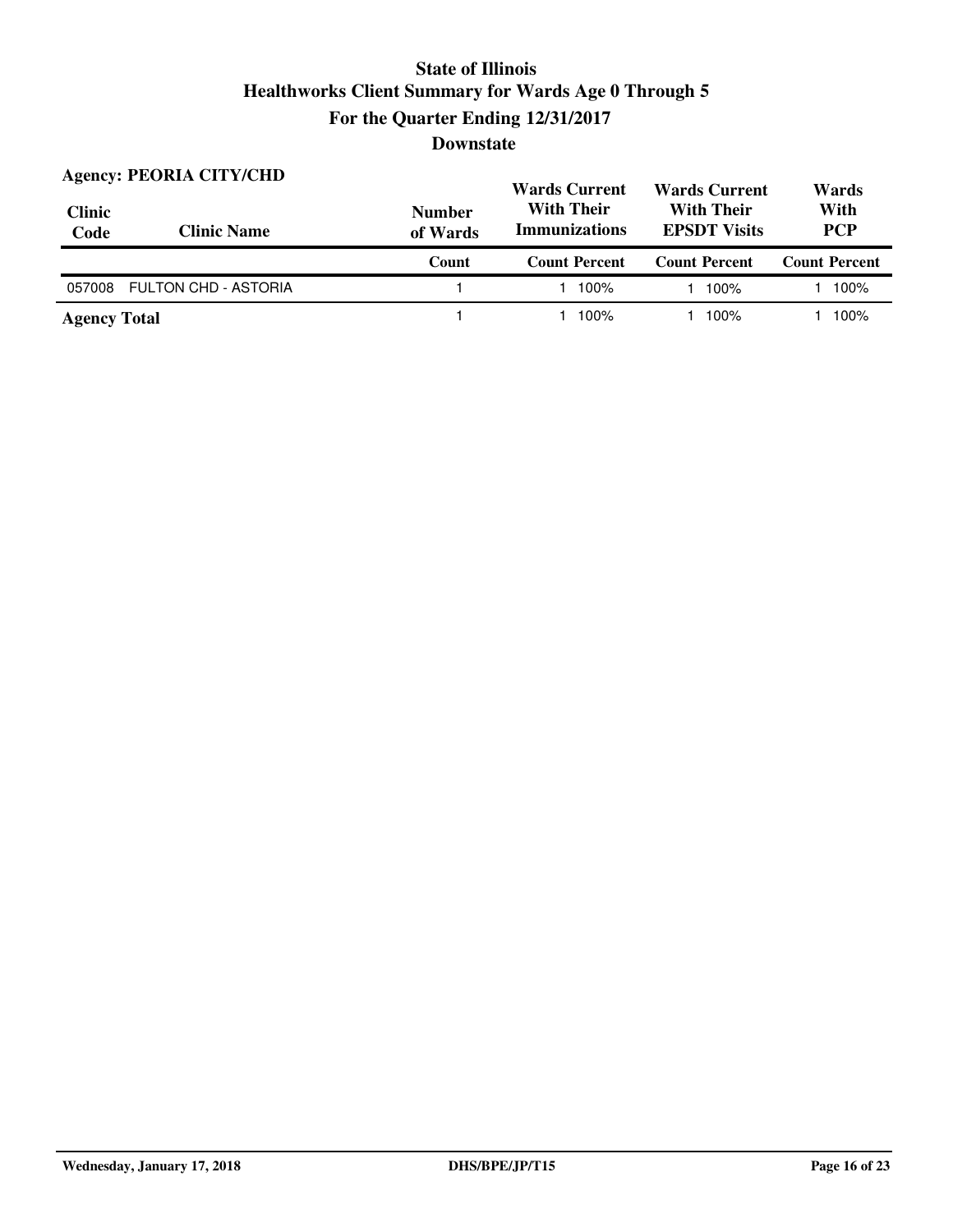| <b>Agency: ROCK ISLAND CHD</b> |                      |                           | <b>Wards Current</b>                      |                      |                                          | <b>Wards Current</b> |     | Wards                |
|--------------------------------|----------------------|---------------------------|-------------------------------------------|----------------------|------------------------------------------|----------------------|-----|----------------------|
| <b>Clinic</b><br>Code          | <b>Clinic Name</b>   | <b>Number</b><br>of Wards | <b>With Their</b><br><b>Immunizations</b> |                      | <b>With Their</b><br><b>EPSDT Visits</b> |                      |     | With<br><b>PCP</b>   |
|                                |                      | Count                     |                                           | <b>Count Percent</b> |                                          | <b>Count Percent</b> |     | <b>Count Percent</b> |
| 071004                         | <b>HENDERSON CHD</b> | 4                         |                                           | 4 100%               | 4                                        | 100%                 |     | 4 100%               |
| 073002                         | <b>HENRY CHD</b>     | 33                        | 29                                        | 88%                  | 26                                       | 79%                  | 30  | 91%                  |
| 095001                         | KNOX CHD             | 39                        | 35                                        | 90%                  | 39                                       | 100%                 | 39  | 100%                 |
| 131003                         | <b>MERCER CHD</b>    | 13                        | 11                                        | 85%                  | 13                                       | 100%                 |     | 13 100%              |
| 155077                         | PUTNAM CHD           |                           |                                           | 100%                 |                                          | 100%                 |     | 100%                 |
| 161001                         | ROCK ISLAND CHD      | 53                        | 46                                        | 87%                  | 45                                       | 85%                  | 52  | 98%                  |
| 187001                         | <b>WARREN CHD</b>    | 10                        | 8                                         | 80%                  | 10                                       | 100%                 | 10  | 100%                 |
| <b>Agency Total</b>            |                      | 153                       | 134                                       | 88%                  | 138                                      | 90%                  | 149 | 97%                  |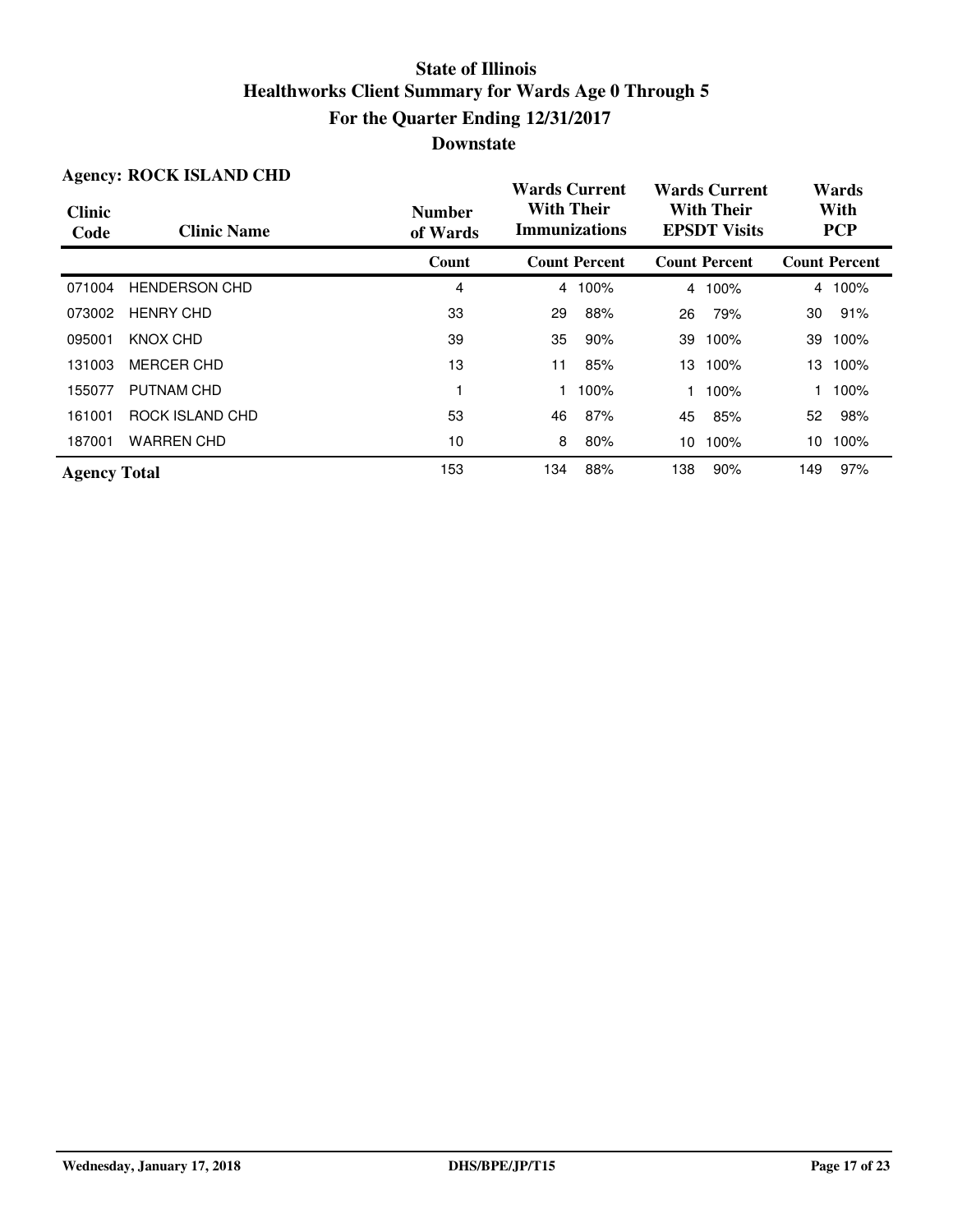#### **Downstate**

|                       | Agency. BO TELL HEALTHCARE FOUND |                           | <b>Wards Current</b> |                      |          | <b>Wards Current</b>                     |     | Wards                |
|-----------------------|----------------------------------|---------------------------|----------------------|----------------------|----------|------------------------------------------|-----|----------------------|
| <b>Clinic</b><br>Code | <b>Clinic Name</b>               | <b>Number</b><br>of Wards | <b>With Their</b>    | <b>Immunizations</b> |          | <b>With Their</b><br><b>EPSDT Visits</b> |     | With<br><b>PCP</b>   |
|                       |                                  | Count                     |                      | <b>Count Percent</b> |          | <b>Count Percent</b>                     |     | <b>Count Percent</b> |
| 005001                | <b>BOND CHD</b>                  | 8                         |                      | 8 100%               | 8        | 100%                                     |     | 8 100%               |
| 027005                | <b>CLINTON CHD</b>               | 5                         | 5                    | 100%                 | 3        | 60%                                      | 5   | 100%                 |
| 119002                | COORD YTH SERV - GRANITE CITY    | 105                       | 91                   | 87%                  | 95       | 90%                                      | 104 | 99%                  |
| 119001                | COORD YTH SERV - WOOD RIVER      | 105                       | 97                   | 92%                  | 91       | 87%                                      | 105 | 100%                 |
| 163001                | <b>EAST SIDE HD</b>              | 29                        | 23                   | 79%                  | 28       | 97%                                      | 29  | 100%                 |
| 163002                | EAST SIDE HD - CAHOKIA           | 2                         |                      | 50%                  | $\Omega$ | $0\%$                                    |     | 50%                  |
| 133001                | MONROE CHD                       | 13                        | 11                   | 85%                  | 11       | 85%                                      |     | 13 100%              |
| 157001                | RANDOLPH CHD                     | 14                        | 13                   | 93%                  | 14       | 100%                                     |     | 14 100%              |
| 163051                | <b>ST CLAIR CHD</b>              | 141                       | 130                  | 92%                  | 119      | 84%                                      | 141 | 100%                 |
| 189008                | <b>WASHINGTON CHD</b>            | 9                         | 8                    | 89%                  | 6        | 67%                                      | 9   | 100%                 |
| <b>Agency Total</b>   |                                  | 431                       | 387                  | 90%                  | 375      | 87%                                      | 429 | 100%                 |

#### **Agency: SO ILL HEALTHCARE FOUND**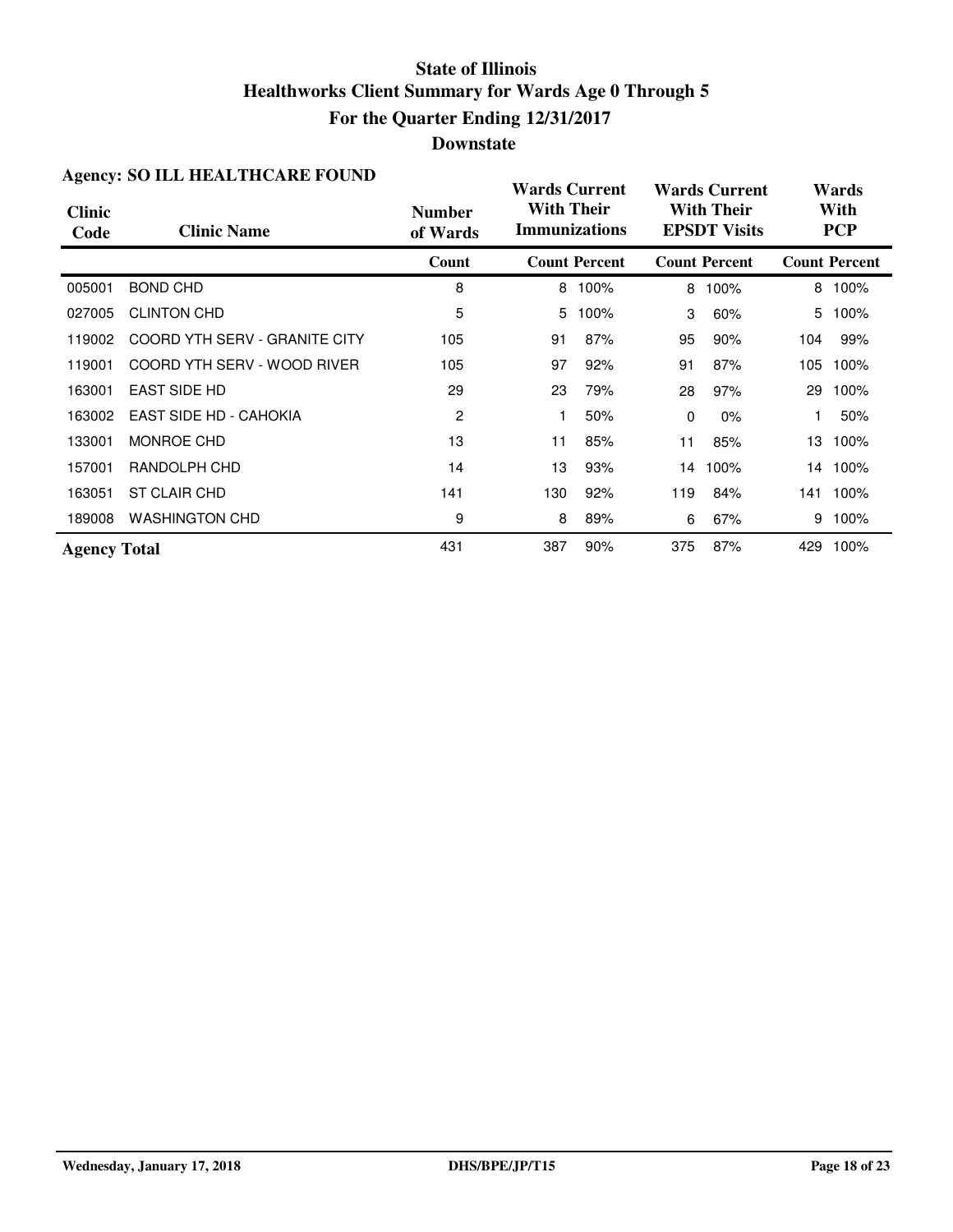| <b>Clinic</b><br>Code | <b>Agency: SOUTHERN SEVEN HD</b><br><b>Clinic Name</b> | <b>Number</b><br>of Wards | <b>Wards Current</b><br><b>With Their</b><br><b>Immunizations</b> | <b>Wards Current</b><br><b>With Their</b><br><b>EPSDT Visits</b> | Wards<br>With<br><b>PCP</b> |  |
|-----------------------|--------------------------------------------------------|---------------------------|-------------------------------------------------------------------|------------------------------------------------------------------|-----------------------------|--|
|                       |                                                        |                           |                                                                   |                                                                  |                             |  |
|                       |                                                        | Count                     | <b>Count Percent</b>                                              | <b>Count Percent</b>                                             | <b>Count Percent</b>        |  |
| 153001                | SOUTHERN 7 CHD - PULASKI                               | 61                        | 92%<br>56                                                         | 97%<br>59                                                        | 100%<br>61                  |  |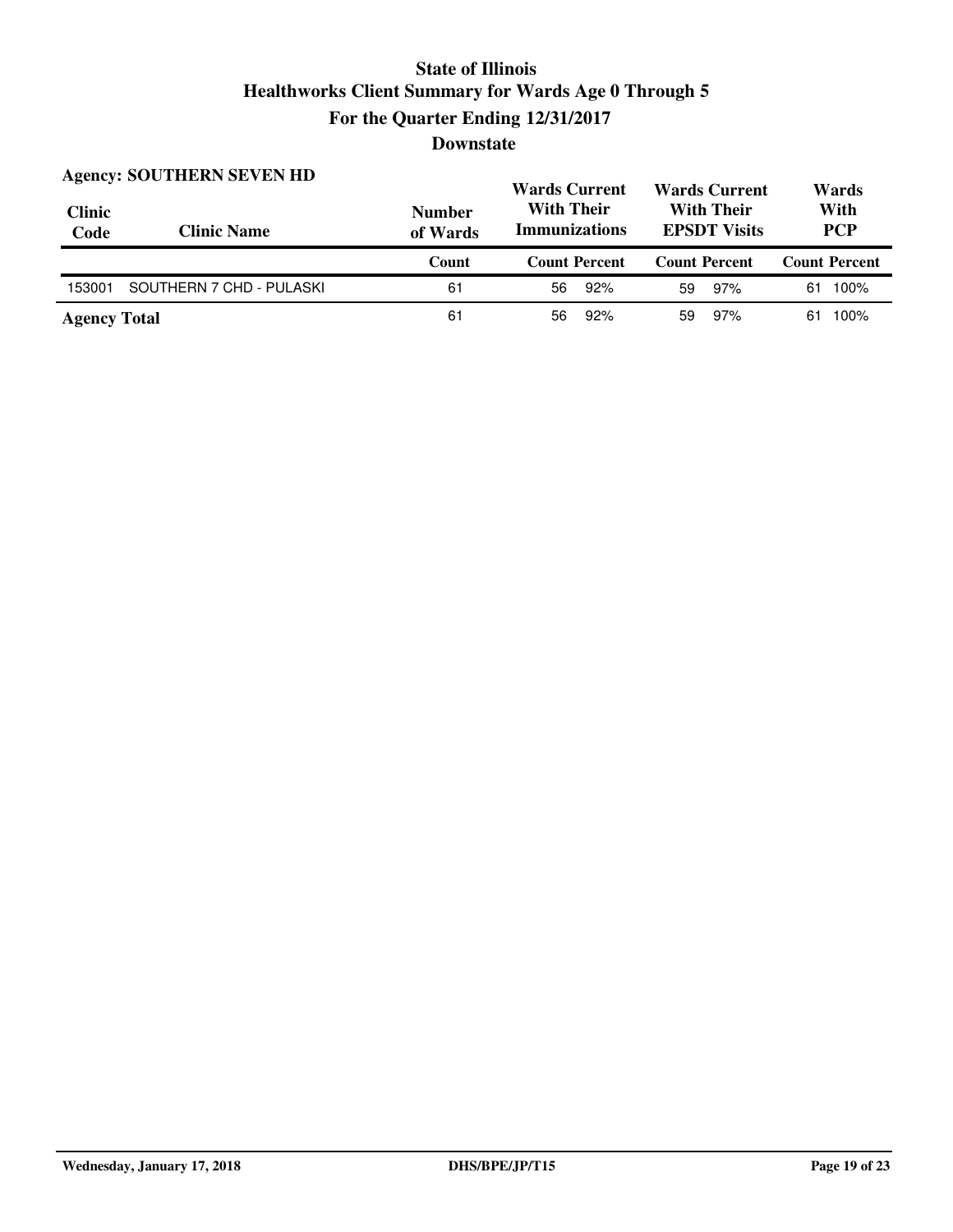| <b>Agency: TASC</b>   |                    |                           | <b>Wards Current</b>                                                                  | <b>Wards Current</b> | Wards                |  |
|-----------------------|--------------------|---------------------------|---------------------------------------------------------------------------------------|----------------------|----------------------|--|
| <b>Clinic</b><br>Code | <b>Clinic Name</b> | <b>Number</b><br>of Wards | <b>With Their</b><br><b>With Their</b><br><b>Immunizations</b><br><b>EPSDT Visits</b> |                      | With<br><b>PCP</b>   |  |
|                       |                    | Count                     | <b>Count Percent</b>                                                                  | <b>Count Percent</b> | <b>Count Percent</b> |  |
| 123002                | MARSHALL CHD       | 3                         | $3 \t100\%$                                                                           | $3, 100\%$           | $3 \t100\%$          |  |
| 143010                | TASC               | 249                       | 88%<br>218                                                                            | 72%<br>179           | 100%<br>249          |  |
| <b>Agency Total</b>   |                    | 252                       | 88%<br>221                                                                            | 72%<br>182           | 100%<br>252          |  |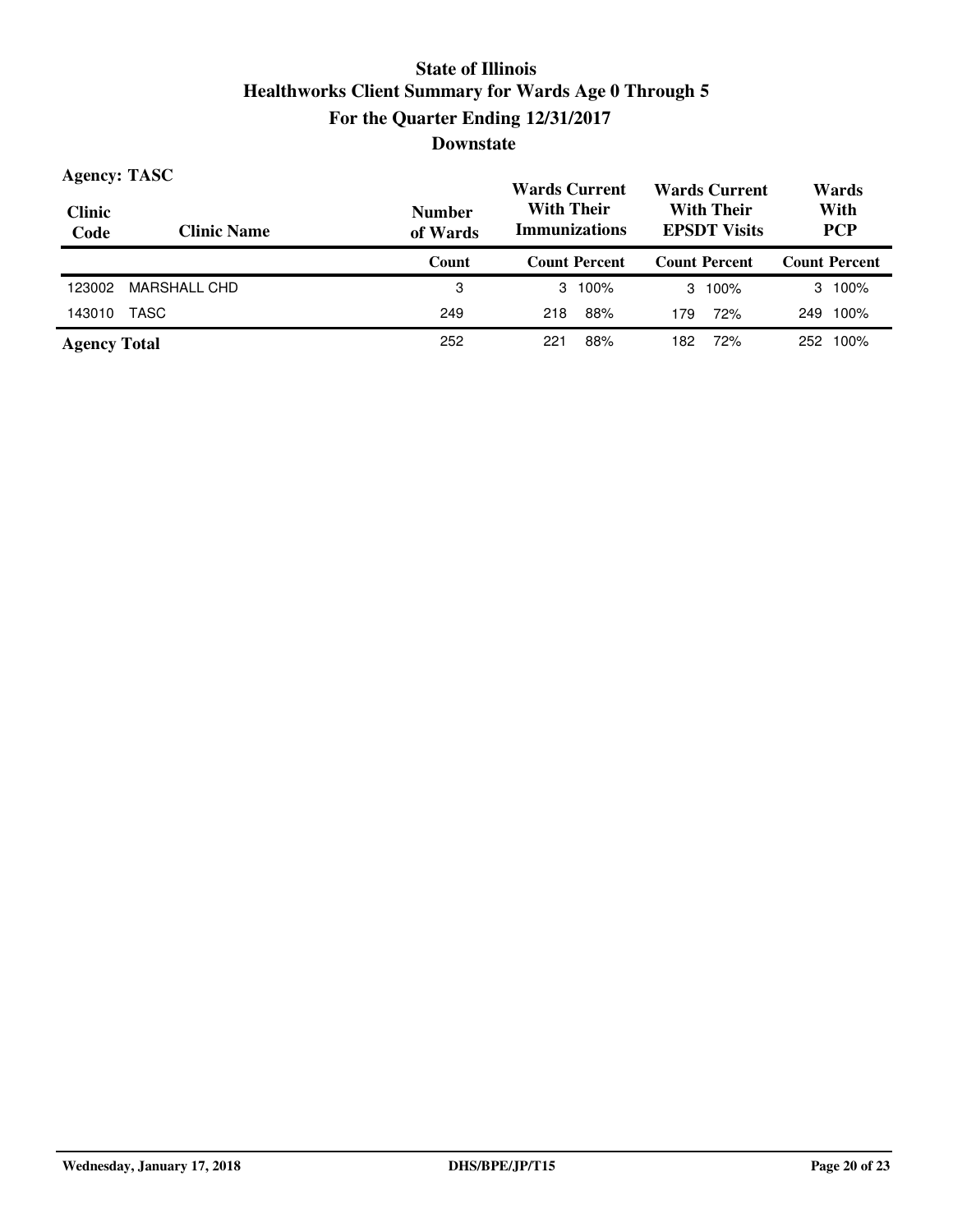|                       | <b>Agency: WILL CHD</b> |                           | <b>Wards Current</b>                                                                  | <b>Wards Current</b> | Wards                |
|-----------------------|-------------------------|---------------------------|---------------------------------------------------------------------------------------|----------------------|----------------------|
| <b>Clinic</b><br>Code | <b>Clinic Name</b>      | <b>Number</b><br>of Wards | <b>With Their</b><br><b>With Their</b><br><b>Immunizations</b><br><b>EPSDT Visits</b> |                      | With<br><b>PCP</b>   |
|                       |                         | Count                     | Count Percent                                                                         | <b>Count Percent</b> | <b>Count Percent</b> |
| 063001                | <b>GRUNDY CHD</b>       | 10                        | 100%<br>10                                                                            | 100%<br>10           | 100%<br>10           |
| 197001                | WILL CHD                | 197                       | 88%<br>174                                                                            | 97%<br>192           | 100%<br>197          |
| <b>Agency Total</b>   |                         | 207                       | 89%<br>184                                                                            | 98%<br>202           | 100%<br>207          |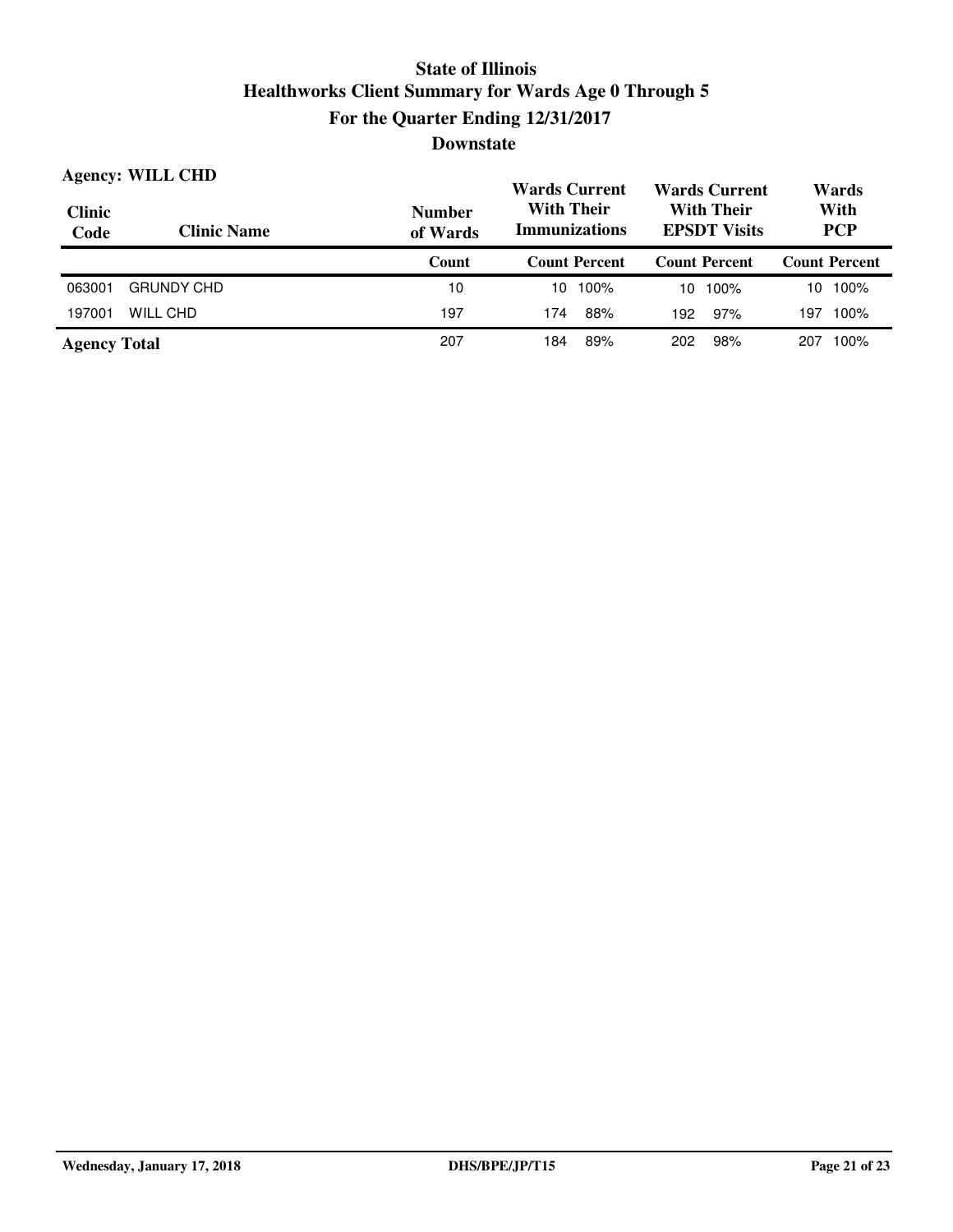| <b>Agency: WINNEBAGO CHD</b> |                      |                           | <b>Wards Current</b>                      |                      |                                          | <b>Wards Current</b> |     | Wards                |  |
|------------------------------|----------------------|---------------------------|-------------------------------------------|----------------------|------------------------------------------|----------------------|-----|----------------------|--|
| <b>Clinic</b><br>Code        | <b>Clinic Name</b>   | <b>Number</b><br>of Wards | <b>With Their</b><br><b>Immunizations</b> |                      | <b>With Their</b><br><b>EPSDT Visits</b> |                      |     | With<br><b>PCP</b>   |  |
|                              |                      | Count                     |                                           | <b>Count Percent</b> |                                          | <b>Count Percent</b> |     | <b>Count Percent</b> |  |
| 007001                       | <b>BOONE CHD</b>     | 15                        | 13                                        | 87%                  | 15                                       | 100%                 |     | 15 100%              |  |
| 015002                       | CARROLL CHD          | 7                         | 6                                         | 86%                  | 6                                        | 86%                  | 7   | 100%                 |  |
| 037001                       | DEKALB CHD           | 46                        | 43                                        | 93%                  | 42                                       | 91%                  | 46  | 100%                 |  |
| 103077                       | LEE CHD              | 15                        | 15.                                       | 100%                 | 14                                       | 93%                  | 15  | 100%                 |  |
| 141002                       | OGLE CHD - OREGON    | 20                        | 20                                        | 100%                 | 19                                       | 95%                  | 20  | 100%                 |  |
| 177001                       | STEPHENSON CHD       | 28                        | 28                                        | 100%                 | 28                                       | 100%                 | 28  | 100%                 |  |
| 195001                       | <b>WHITESIDE CHD</b> | 31                        | 29                                        | 94%                  | 25                                       | 81%                  | 30  | 97%                  |  |
| 201001                       | WINNEBAGO CHD        | 217                       | 187                                       | 86%                  | 179                                      | 82%                  | 195 | 90%                  |  |
| <b>Agency Total</b>          |                      | 379                       | 341                                       | 90%                  | 328                                      | 87%                  | 356 | 94%                  |  |